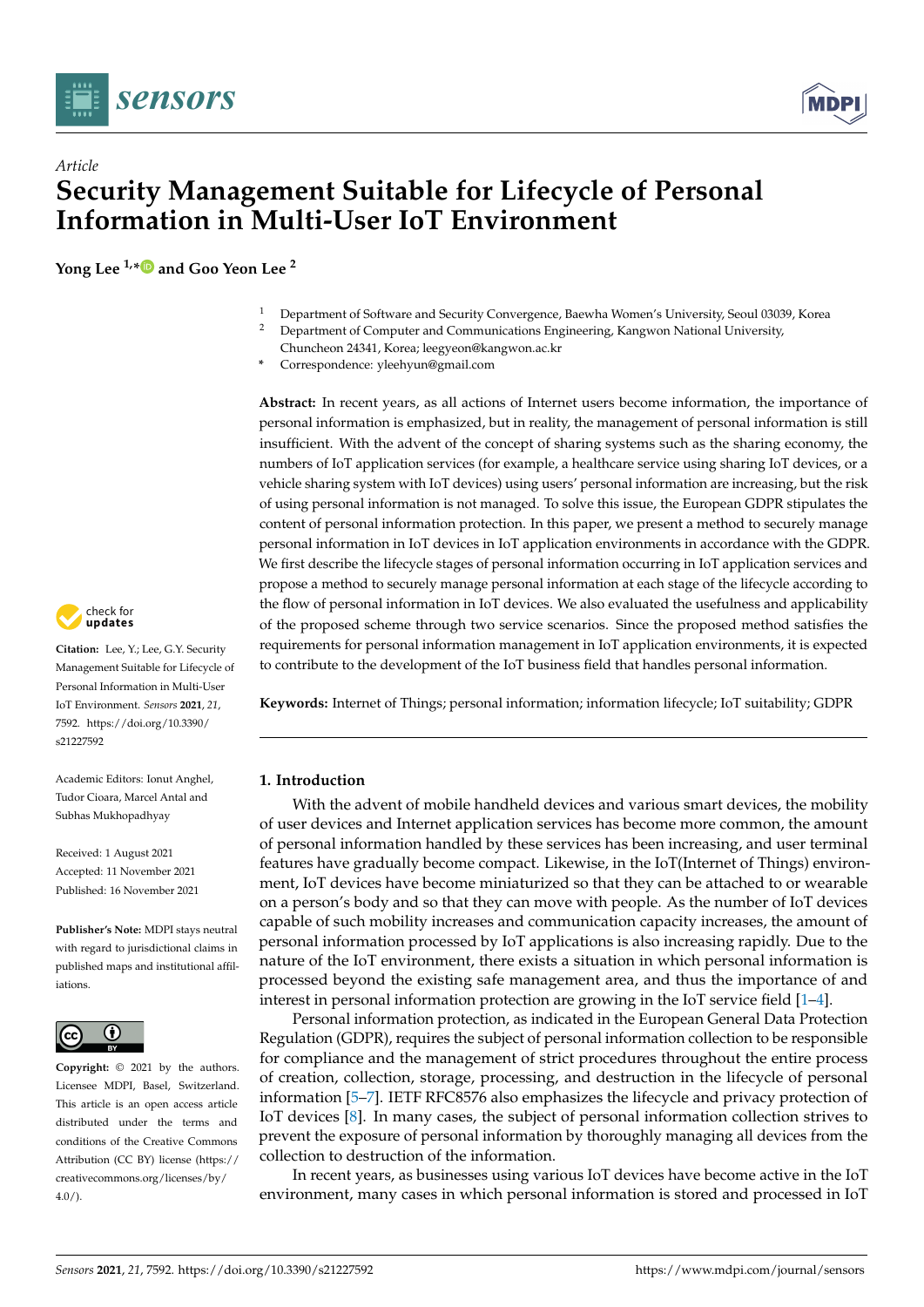devices have developed [\[4](#page-18-1)[,9](#page-18-5)[,10\]](#page-18-6). As shown in Figure [1,](#page-1-0) education, healthcare, smart cities, intelligent transportation system, and games are examples of IoT applications that make up a personal environment. For example, it is possible to store a user-specific setting value of a healthcare device and then reprocess it, or to construct a user's healthcare environment using the user's setting value stored in the device.

<span id="page-1-0"></span>

**Figure 1.** Examples of IoT application using personal information.

IoT devices can be installed and operated in various locations depending on the application, and sometimes they are installed beyond a physically secure management space. In this case, an attacker can steal or clone an IoT device, and personal information stored in the IoT device can be exposed to the attacker. Since the business operator is legally responsible for the disclosure of such personal information, it is necessary to prevent this. Even if personal information is encrypted and stored in the IoT device to protect personal information, if the encryption key is also stored in the IoT device, the attacker can obtain the encryption key in the case of theft, extortion, duplication, etc., and decrypt the personal information.

In [\[8\]](#page-18-4), the authors explained that IoT devices which are not physically protected in the ambient environment could be easily captured by an attacker, and the authors were concerned about the exposure of encryption keys, etc. The authors considered the case in which multiple users interact with the same IoT devices installed in public places and access them in a variety of ways. In this case, it is absolutely important to securely manage the keys that encrypt personal information in the IoT devices. In addition, they said that the personal information of users managed by the IoT device must be securely delivered to the IoT server and should be safely used according to the needs of the application service until it is destroyed.

This paper aims to present a secure management scheme for personal information during the lifecycle, including storage, of personal information in IoT devices in the IoT service environment. In addition, we aim to allow multiple users to manage and access each encryption key and personal information for each user in consideration of the environment in which IoT devices are shared. This paper proposes a method of encrypting and storing personal information in IoT devices and a secure management method of encryption keys, applying them to prevent an attacker from obtaining the stored personal information even if the IoT device is stolen or duplicated. In addition, we design a personal information management mechanism for each lifecycle stage within the IoT device by applying the proposed method and verify its security. This result will contribute to building a system that enables IoT devices to manage personal information for each user and maintain their lifecycle safe in the shared system-based IoT business environment.

The paper is organized as follows. We consider previous work regarding IoT service security and personal information protection in Section [2.](#page-2-0) We explain the lifecycle of personal information in IoT services and security requirements in Section [3](#page-4-0) and consider the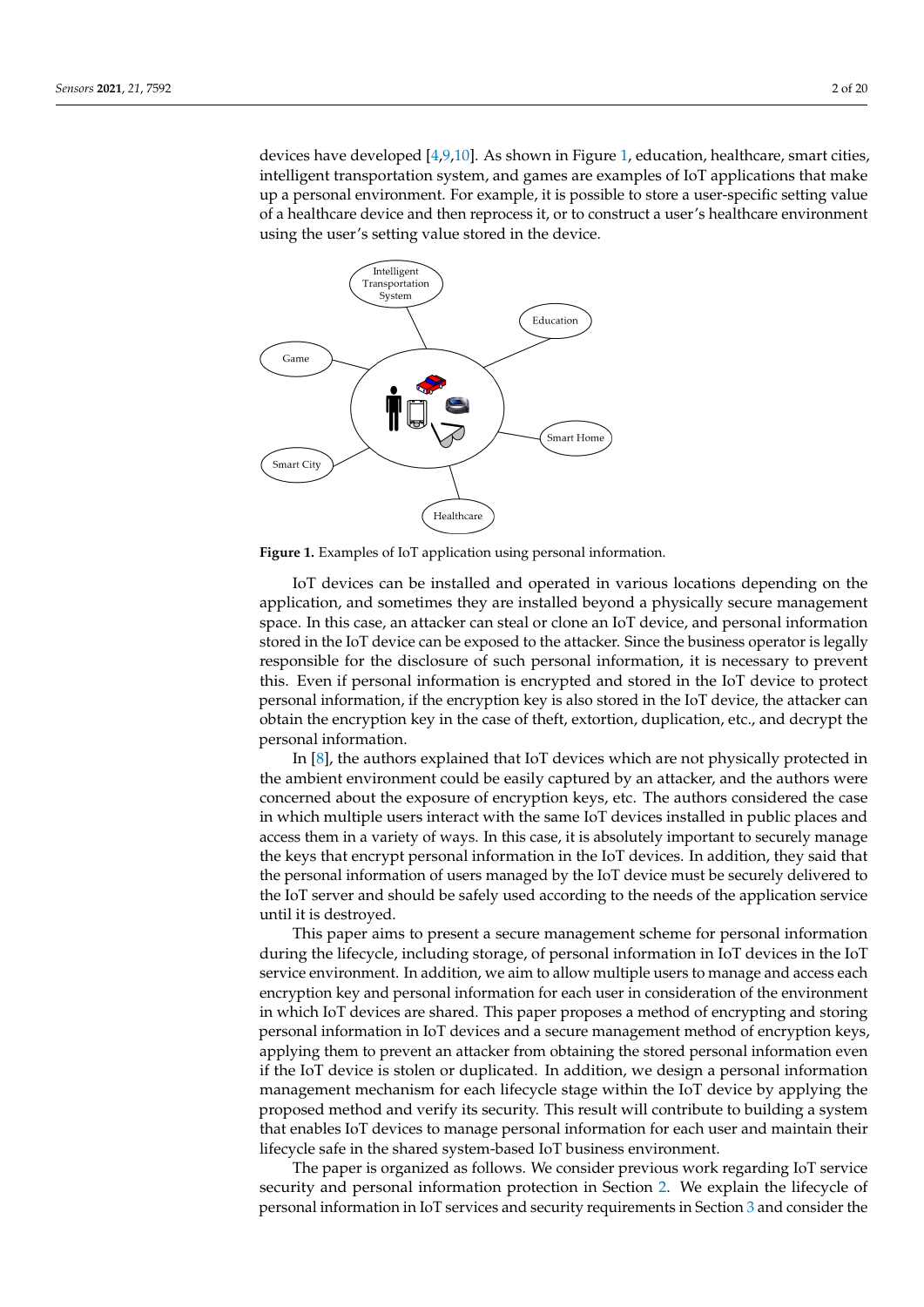IoT service model of the proposed method in Section [4.](#page-6-0) Section [5](#page-8-0) describes the initialization of the IoT device, and Section [6](#page-11-0) examines the lifecycle management model of personal information. Section [7](#page-13-0) analyses the security requirements. Section [8](#page-17-0) concludes the paper.

#### <span id="page-2-0"></span>**2. Related Work**

In this section, we will look at the research on the lifecycle of information and the protection of personal information in the IoT environment.

With the advent of the era of IoT application services and big data, the amount of data in the Internet application field is rapidly increasing, and data management is becoming increasingly complex. Recently, data configuration and management for the entire lifecycle of data used in various fields of the IoT environment has attracted a great deal of attention. Arass et al. [\[11\]](#page-18-7) defined and analyzed the lifecycle of text to make raw data into smart data in the context of big data, and proposed a smart data lifecycle as a method of modeling the stages of each cycle.

Several studies have dealt with the data processing of IoT systems such as smart cities in urban environments. Hefnawy et al. [\[12\]](#page-18-8) noted that in order to integrate domainspecific IoT systems into the complete vision of a smart city in an urban environment, the heterogeneity of data sources and the various application domains and numerous interests that span multiple stages of the data lifecycle must be handled. This paper proposed the Service Lifecycle Management concept and Lifecycle Modeling Language to analyze, plan, designate, design, build, and maintain IoT-supported smart city service systems, and the work analyzed them in a demonstration environment of smart parking. Kung [\[13\]](#page-18-9) outlined the personal information management requirements for smart cities and communities and risk factors in the lifecycle, and explained the relationship between stakeholders.

Sinaeepourfard et al. [\[14\]](#page-18-10) proposed a data lifecycle model for the purpose of using data effectively throughout the data lifecycle and using it as big data and explained how to efficiently organize large and complex data sets regardless of field and scale. Demchenko et al. [\[15\]](#page-18-11) introduced the Scientific Data Lifecycle Management model, which reflects the details and key stages of data management in the field of science, and defined requirements for data management, access control, and security. The studies of [\[12–](#page-18-8)[15\]](#page-18-11) dealt with the lifecycle of data but do not reflect security vulnerabilities in the IoT environment.

Gruschka [\[16\]](#page-18-12) discussed GDPR regulations in the context of big data analysis and analyzed various data protection and personal information protection technologies. They also presented and analyzed two research projects as a case study dealing with sensitive data and a measure to comply with data regulation laws. The impact of the proposed technology on the data processing stage and research results according to the types of information that could be a privacy risk and legal requirements was described. Pandit et al. [\[17\]](#page-18-13) explored the interoperability of information among the various entities mentioned in the GDPR and described various procedures for information flow, including explicit requirements such as structured data or specific data formats. In [\[16,](#page-18-12)[17\]](#page-18-13), the authors presented a protection method for personal information emphasized by GDPR, but it is not suitable for the IoT device environment.

Alshammari et al. [\[18\]](#page-18-14) pointed out that handling personal data without an effective data management model can lead to personal information protection violations. In addition, they proposed an abstract personal data lifecycle model to support the management and traceability of personal data to ensure that a system based on a business process complies with privacy requirements.

There are many studies on the security of IoT applications, but most of them are on the communication level, and studies on services are insufficient [\[1\]](#page-18-0). IETF RFC8576 describes the lifecycle and privacy protection of IoT devices. Among the privacy protection guidelines, it mentions individual control over the collection and processing of personal information by IoT devices. In addition, it emphasizes the lifecycle transition problem that can take place when devices are sold without properly removing private data, and the inventory attack that can happen when specific information about IoT devices in the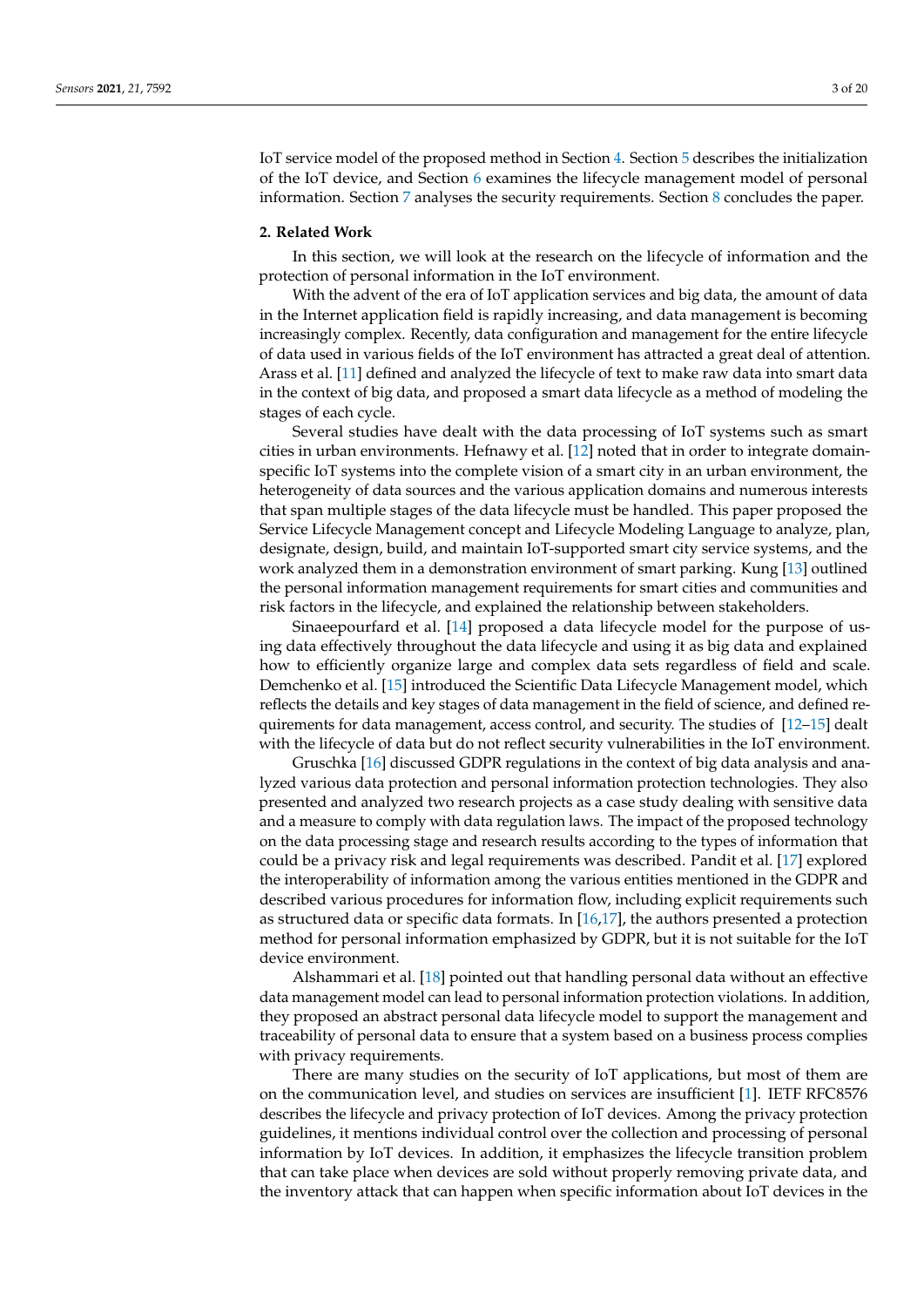possession of a user is disclosed. They cite that research is still underway on a solution for how to deal with these issues in practice. The framework also explains that IoT devices are not physically protected in the surrounding environment and can be easily stolen by attackers, in which case an attacker can attempt to extract private information such as encryption keys or data. They warn that even if data are encrypted, they can be analyzed by attackers during transmission, but the possibility that encrypted information will be exposed along with the key when the IoT device is stolen is overlooked. They also highlight that security issues when multiple users share the same IoT device are very important and complex [\[8\]](#page-18-4). In [\[8\]](#page-18-4), the authors point out that IoT devices in an environment that are not physically protected are vulnerable to attack, emphasize the importance of the lifecycle transition of privacy in IoT devices, and explain that research on this is underway. Our research proposes a solution by designing a protocol for the entire lifecycle transition of privacy for the lifecycle transition emphasized in [\[8\]](#page-18-4).

Neto et al. [\[19\]](#page-18-15) argued for the need for a holistic authentication mechanism throughout the lifecycle of IoT devices from manufacturing to disposal, and as a solution to this, proposed Authentication of Things—a protocol that integrates authentication and access control over the entire IoT device's life.

In [\[10,](#page-18-6)[20,](#page-18-16)[21\]](#page-18-17), the authors focused on device-to-device communication in a mobile healthcare environment to solve security issues that occur during communication, such as mutual authentication and end-to-end security between devices. They insisted that they have solved the problem by analyzing their proposed method according to security requirements, but they have not been able to solve the security issues for protecting personal information in the IoT devices. In [\[10,](#page-18-6)[19](#page-18-15)[–21\]](#page-18-17), the authors focused on authentication and end-to-end security in communication between IoT devices but did not address the privacy issue.

TLS is a representative protocol that provides authentication, key exchange, integrity, and message confidentiality between two actors. However, it is a heavy protocol to apply to IoT devices in an IoT environment. In addition, there is no protection function for the information stored in the device. Furthermore, it is not suitable to apply when authentication between three actors (device, gateway, server) is required in this IoT environment [\[22\]](#page-18-18).

Bertino et al. [\[23\]](#page-18-19) pointed out that with the advent of the IoT, social networks, cloud computing, etc., as personal information protection issues increase in relation to the use of vast amounts of data, it is necessary to adjust the use of data and personal information. They addressed the possibility of attacks on data collection and processing devices in IoT systems and also discussed related concepts and approaches to big data security and privacy. In addition, research topics to be solved on data security and personal information protection in the big data scenario were presented. Torre et al. [\[24\]](#page-18-20) argued that it can be beneficial to predict undisclosed personal information when collecting data from applications necessary to improve IoT services, but insisted that sharing such data increases the risk of privacy protection. To solve this problem, they proposed a framework for managing privacy issues arising from the unwanted disclosure of personal data. Blobel et al. [\[25\]](#page-18-21) examined how the GDPR reflects the security and privacy policies of healthcare systems and investigated how to support medical innovation according to GDPR and how this can be implemented based on international standards and specifications.

In [\[26\]](#page-18-22), a design concept was proposed to develop a GDPR-compliant personal data management platform utilizing blockchain and smart contract technology. The goal of this platform is to provide a decentralized mechanism for both service providers and data owners for the processing of personal data, which does not specifically address the privacy provisions of the GDPR in terms of its safety. Stach et al. [\[27\]](#page-19-0) pointed out that although explicit consent of the data owner is required when processing personal data for GDPR consideration in smart health services, it is difficult to address many privacy requirements in most IoT privacy systems. In order to solve the problem that users of personal information are overwhelmed by facing too many options or cannot fully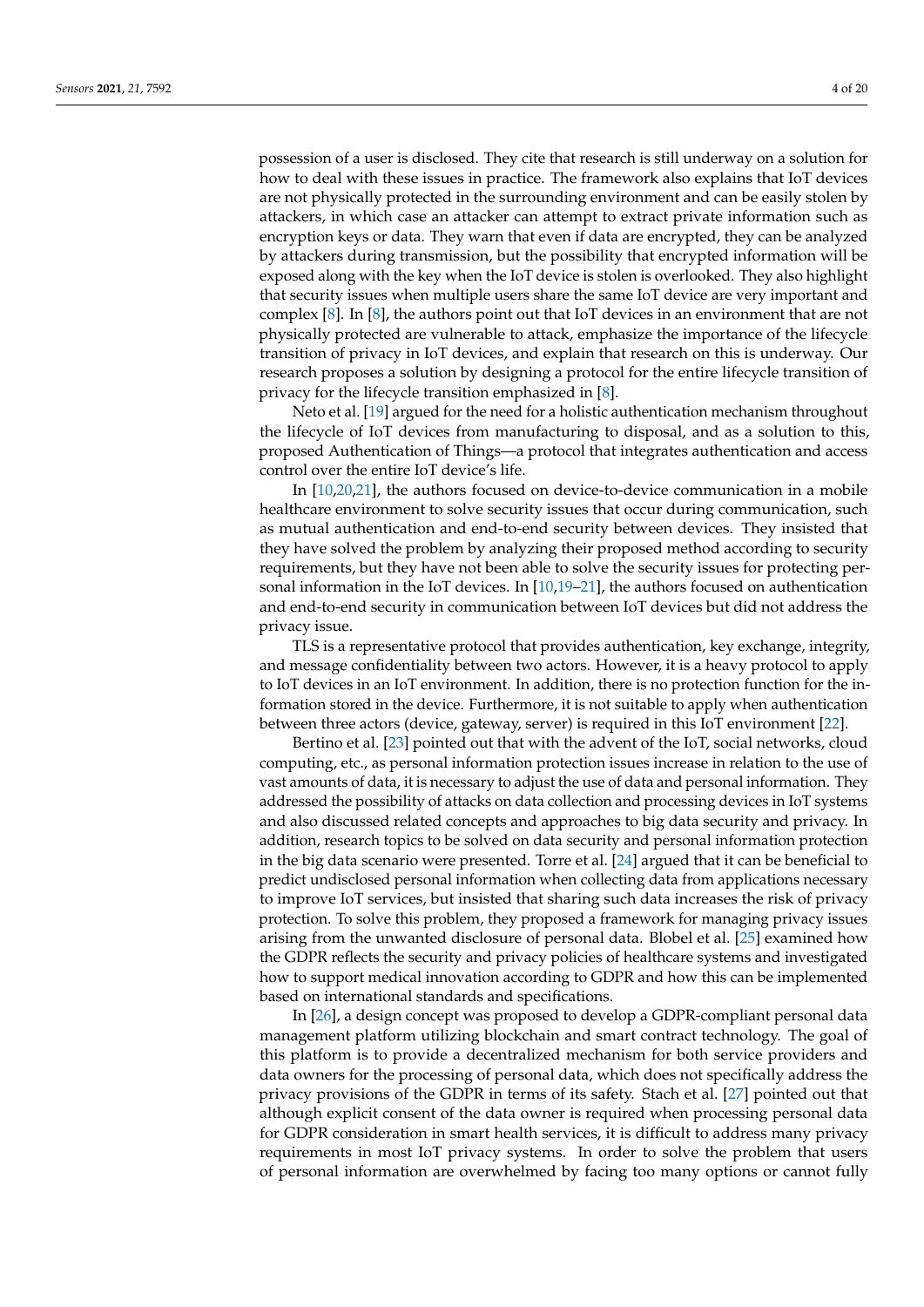participate in the decision process, they proposed EPICUREAN—a recommender-based privacy requirement elicitation approach.

Mustacoglu et al. [\[28\]](#page-19-1) introduced a method to protect sensitive data using a passwordbased encryption approach. To encrypt and store sensitive data in the cloud, an encryption key is generated using a password and salt in the registration process, and sensitive data are encrypted using this encryption key. In this system, the password encrypted with the encryption key and the salt value are stored in the database in the cloud. Park et al. [\[29\]](#page-19-2) analyzed the backup data encryption method of Huawei smartphones. It is described that the hashed value of the user's password with the MD5 algorithm is used as the data encryption key for the database, and the hashed value of the user's password with SHA256 is used as the media encryption key in the method used by Huawei.

Since there has not yet been a scheme to manage the lifecycle of personal information in IoT devices deployed in an environment that is not physically protected, this paper presents a method to securely manage the lifecycle of personal information in such an IoT environment.

# <span id="page-4-0"></span>**3. Lifecycle of Personal Information in IoT Service**

# *3.1. Characteristics of IoT Devices and Lifecycle of Personal Information*

# 3.1.1. Mobility Characteristics of IoT Devices

In IoT applications in which IoT devices have mobility, it is difficult to set up communication with a gateway or an IoT server in advance according to the user's movement line or the characteristics of the service  $[4,10]$  $[4,10]$ . In this case, even after the personal information collected by the IoT device is delivered to the IoT server, there are cases where the IoT device needs to store and manage the information. Therefore, we need a model that directly manages personal information according to the lifecycle of personal information in IoT devices and a secure protocol that can transfer personal information between the IoT device and the IoT server. When designing such a model or protocol, taking into account the possibility that the IoT device will be stolen or copied, it should be noted that personal information and encryption keys stored in the IoT device may be simultaneously copied.

We look at an example of an IoT application in which an IoT device stores personal information. In home automation applications, IoT devices can store user-specific settings to set customized service environments for each user. As another example, with the advent of the car sharing concept, when multiple users share a vehicle, the driving environment of the vehicle can be set for each driver, and user-specific information can be stored for this purpose. In some cases, the operating environment of the healthcare device may be set for each user, and the use result may be stored so that the healthcare device is used periodically.

#### 3.1.2. Lifecycle of Personal Information

In this paper, in order to manage the personal information collected by IoT devices in IoT application services, we define a lifecycle of personal information according to the flow of information as shown in Figure [2.](#page-5-0) This figure shows the lifecycle stage in which personal information is processed within the IoT device and the stage in which it is delivered to the IoT server from the IoT device. First, data about the user's movement or surrounding environments are created and collected by the IoT device. The collected data are transferred to the IoT server or processed to provide application services. Alternatively, the data may be destructed immediately after they are collected, or they may be stored within the IoT device for use in the next service. The data can be processed or stored in the IoT device and then delivered back to the IoT server or reprocessed. In the flow of information according to the lifecycle process shown in Figure [2,](#page-5-0) it is necessary to securely protect the personal information of users managed by the IoT device. In particular, it is important to securely process a user's personal information for each stage of the lifecycle in IoT devices.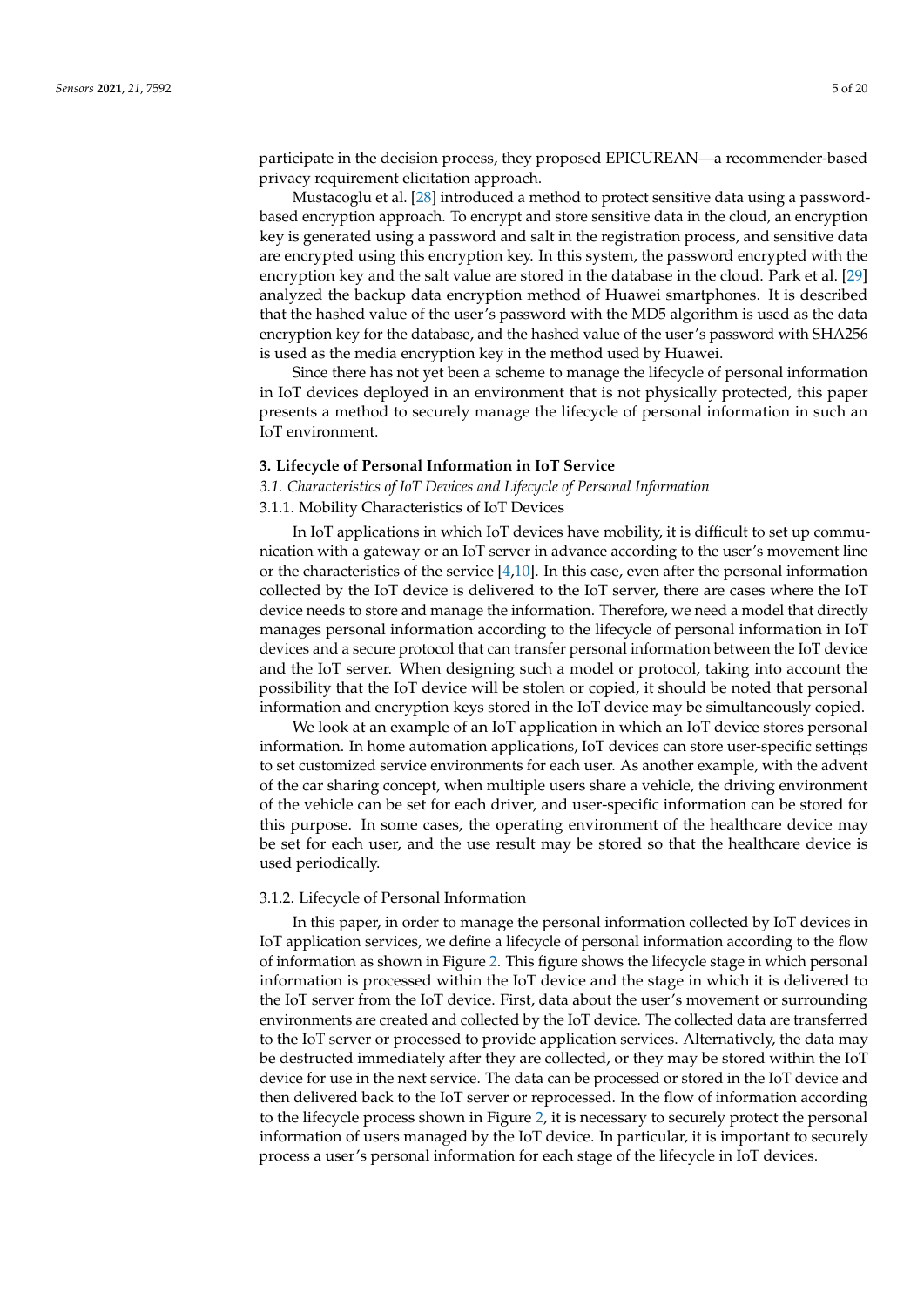<span id="page-5-0"></span>

**Figure 2.** Personal information flow and lifecycle steps.

# *3.2. Security Requirements for the Lifecycle of Personal Information*

In [\[10,](#page-18-6)[30,](#page-19-3)[31\]](#page-19-4), the security requirements of IoT services or IoT environments are classified in various ways in terms of physical security and service security, communication security, and data security during communication. Since the method proposed in this paper is particularly focused on the security of personal information within IoT devices in the IoT environment, we classify and analyze the following requirements accordingly.

### 3.2.1. Authentication and Proof of Possession

In order for users to safely use IoT application services, trust between entities participating in IoT applications is required, and an authentication mechanism between them is required [\[32\]](#page-19-5).

First, in order for an IoT device to collect a user's personal information, authentication is required between the user and the IoT device. Since many studies have already been conducted on authentication between IoT devices and users, this is not included in this paper. Furthermore, the gateway and IoT server are under the same administration system, so we do not include this topic.

Due to the nature of IoT devices, which may be installed outside of a physically safe management space, in order for the IoT device to collect user information and deliver it to the IoT server, authentication processes are required between the IoT device and the gateway that relays it, and between the IoT device and the IoT server, respectively.

In addition, each entity must be able to prove to the other party that it possesses the private key corresponding to the public key for its own public key pair used in the management protocol.

#### 3.2.2. Nonrepudiation

When delivering personal information between IoT devices and IoT servers, it should be ensured that the sender of the information cannot later deny that the information has been sent. This is provided through the use of a digital signature.

#### 3.2.3. Integrity of Personal Information

To ensure that personal information, such as user IDs or sensing data transmitted between IoT devices and IoT servers, is not forged or altered during transmission, the proposed mechanism must be able to prove the integrity of the information. Thus, it should be possible to prevent IoT service errors or retransmission attacks.

# 3.2.4. Confidentiality of Personal Information

Personal information managed by IoT applications must be kept confidential while being stored on the IoT device and communicating with the IoT server. Confidentiality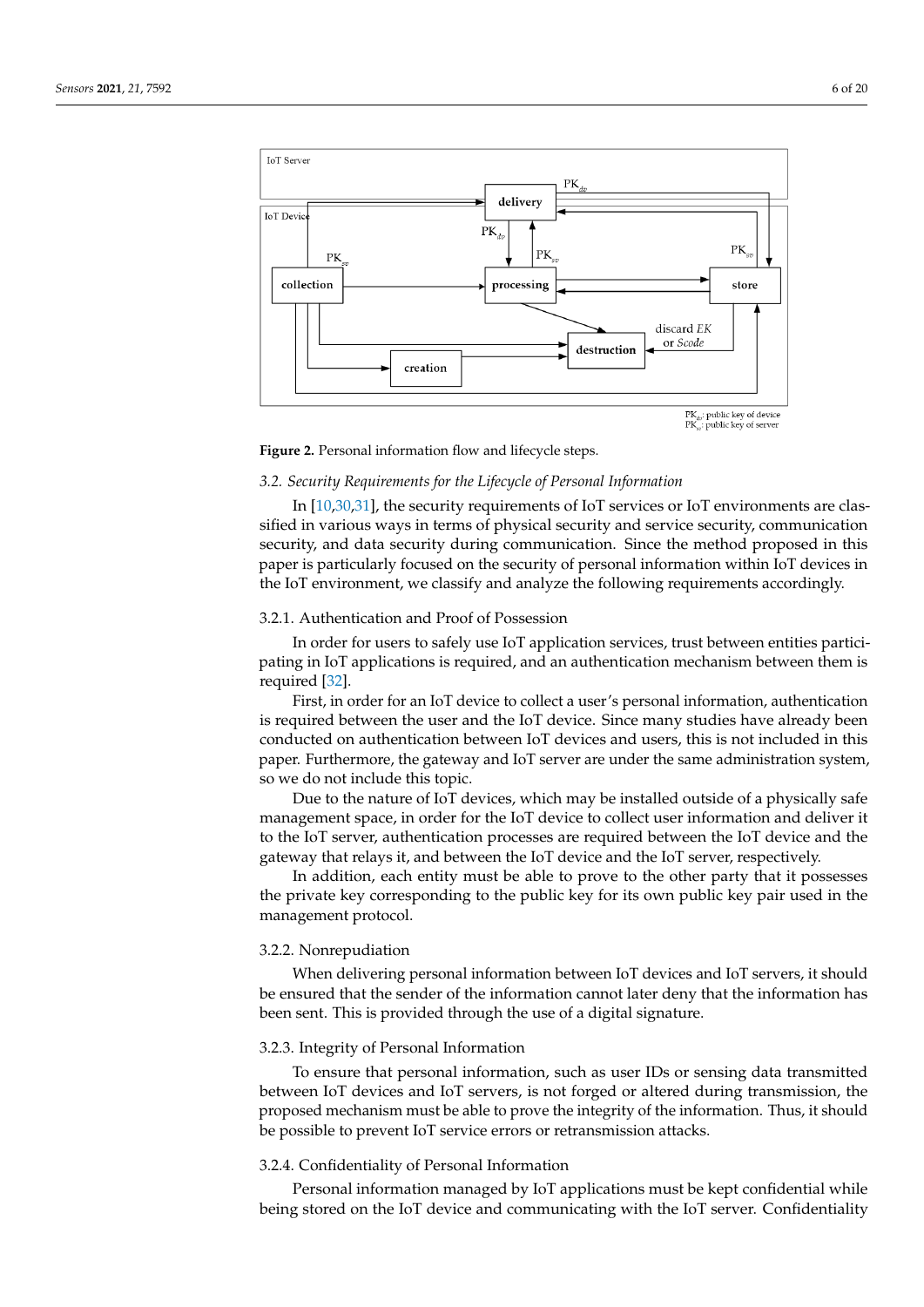must be maintained even when information, such as the user's ID or IoT device ID, is delivered to the IoT server through the gateway.

In particular, when personal information stored in the IoT device is encrypted and the encryption key is also stored in the IoT device, if the device is stolen or duplicated by an attacker, the attacker can obtain the encryption key and the personal information together. In this case, the attacker will be able to decrypt the encrypted personal information, and the information will be exposed. Therefore, even if the IoT device is attacked, it is essential to prevent the attacker from obtaining the encryption key used to encrypt personal information.

#### 3.2.5. Replay Attack

It should be possible to prevent replay attacks on personal information delivered from IoT devices to IoT servers or from IoT servers to IoT devices.

#### 3.2.6. Access Control of Personal Information and Data Ownership

In the model proposed in this paper, IoT devices can be used by multiple users, and the personal information of multiple users is stored in the IoT device. Therefore, each user must be guaranteed the ownership of their personal information. Furthermore, only the user who is the owner of their personal information should be able to access and use the data.

#### 3.2.7. Characteristics of IoT Services

The personal information lifecycle management protocol proposed in this paper should be able to operate in accordance with the characteristics of IoT devices in the IoT application environment. In addition, it should be able to manage personal information for each user to suit these characteristics.

The characteristics of the IoT application service considered in this paper are as follows. IoT devices can be installed in a physically open place and located outside a secure administrative area. IoT devices can be shared by multiple users and must be able to process each user's personal information. Therefore, it is necessary to be able to manage the lifecycle of personal information for each user and ensure its security. In order to provide availability, information from other users must be securely available even if one user's encryption key is attacked. For this, a method for ensuring the security of encryption keys for each user and a method for IoT devices to manage personal information for each user should be presented.

If these requirements are satisfied, the proposed personal information lifecycle management method will have characteristics suitable for providing IoT application services.

# <span id="page-6-0"></span>**4. Lifecycle Management Model in IoT devices**

#### *4.1. Lifecycle Management Model*

The IoT application service model consists of IoT devices, gateways, and IoT servers, as shown in Figure [3.](#page-7-0) In this structure, IoT devices are connected to the IoT server through a gateway, and one IoT device can be used by multiple users. As shown in the figure, the area behind the gateway can be considered safe from attacks because it is within the scope of the IoT service provider's physical administrative control. The area from IoT devices installed outside this area to the gateway could be the target of attack.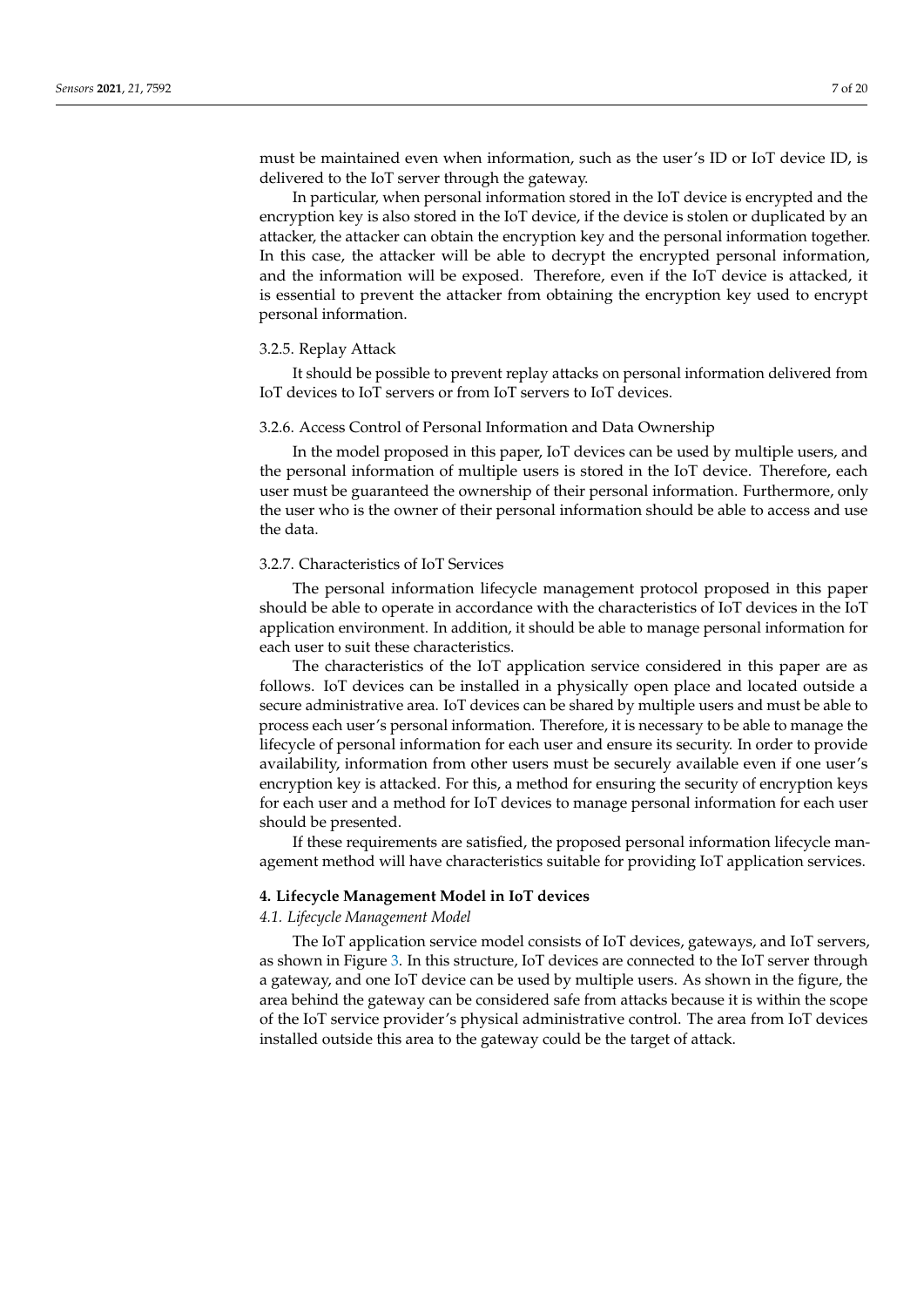<span id="page-7-0"></span>

**Figure 3.** An example of IoT network structure and a simplified procedure.

#### *4.2. Notations and Assumptions*

We make some assumptions for the proposed method.

- Authentication between IoT devices and users has already been dealt with in many studies and is therefore not included in this paper [\[10,](#page-18-6)[20,](#page-18-16)[21,](#page-18-17)[33\]](#page-19-6). We assume that the user has registered an identifier and a secret code to the IoT device through a secure channel during the authentication process. A PIN, biometric information, possessionbased information, etc. can be used as a secret code. After that, each time the user accesses the IoT device, the user authenticates with an identifier and a secret code. IoT devices store and manage user identifiers and hashed secret codes in a table of IoT devices.
- It is assumed that the gateway and IoT server are physically under the control of the same administration and communicate with each other using a secure channel. The gateway has the IoT server's certificate and its signature for delivery to the newly registered IoT device.
- It is assumed that various types of IoT devices are used for IoT applications. Considering the weak computing power of IoT devices, it is assumed that a lightweight public key algorithm is used, and cryptographic algorithms are not covered in this paper.

We use the following notations in this paper.

- *ID<sub>dv</sub>*: IoT device identifier;
- *IDusr*, *Scodeusr*: user identifier and secret code;
- *IDGW*: Gateway's identifier;
- *IDsv*: IoT server's identifier;
- *ts*: Time stamp;
- $h()$ : One-way hash function;
- ||: Concatenation;
- $Cert_{dv}$ : IoT device's public key certificate;
- *CertGW*: Gateway's public key certificate;
- *Certsv*: IoT server's public key certificate;
- *PvKdv*, *PuKdv*: Private key and public key pair of IoT device based on public key algorithm;
- *PvKGW*, *PuKGW*: Private key and public key pair of gateway based on public key algorithm;
- *PvKsv*, *PuKsv*: Private key and public key pair of IoT server based on public key algorithm;
- *EKusr*: Encryption key of user;
- *PIusr*: Personal information of user;
- $E(\iint_{x}$ : Encryption with key *x*;
- $D(j_x:$  Decryption with key *x*;
- *sign*( $j_x$ : Signing with key *x* using public key algorithm.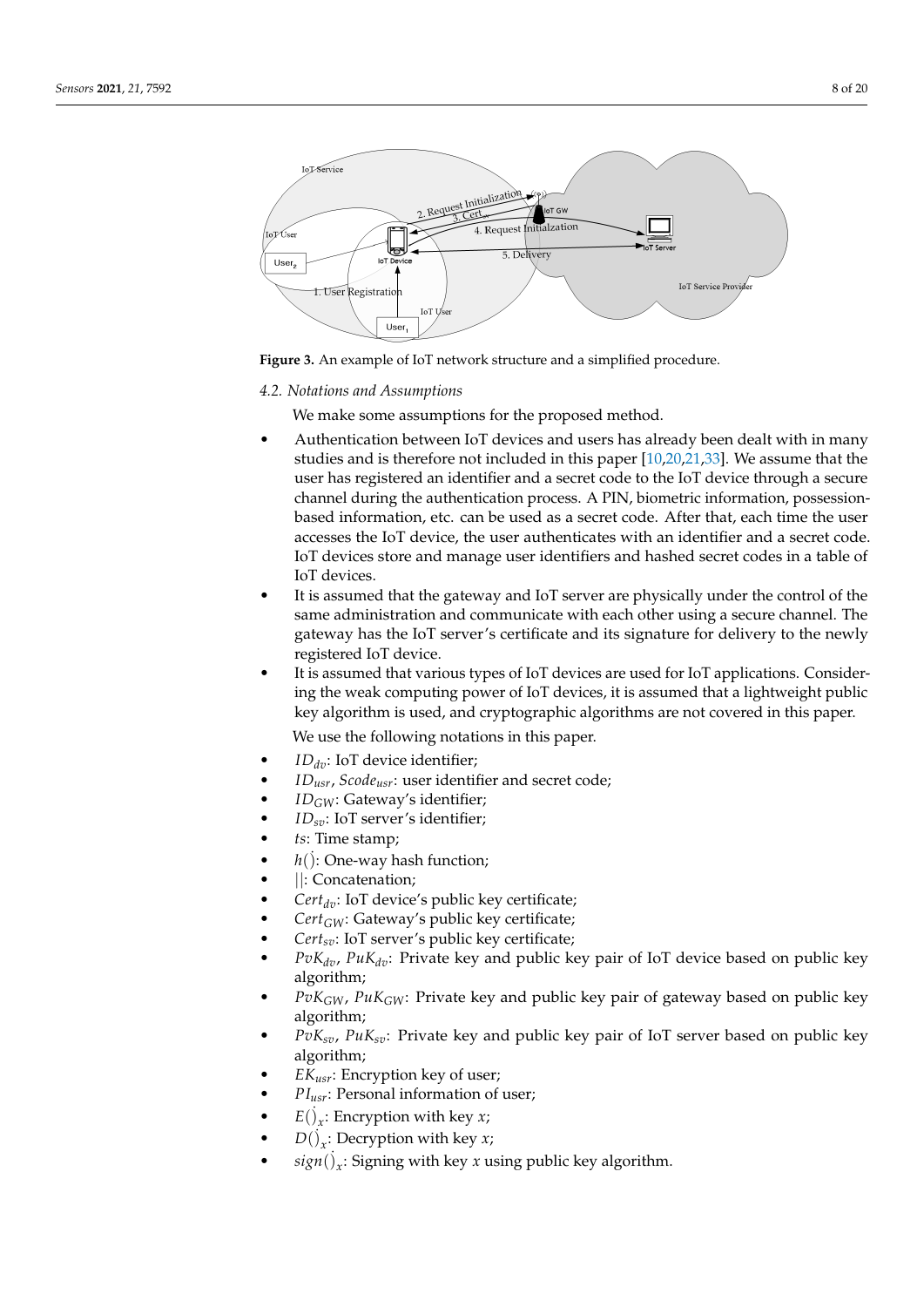# <span id="page-8-0"></span>**5. Initialization of IoT Device**

A IoT device requires an initial setup with a user and initial setup with an IoT server through a gateway. Figure [4](#page-8-1) shows these procedures.

#### *5.1. User Registration on IoT Device*

Except for the authentication between the user and the IoT device, which is not covered in this paper, after the user registers the user ID and secret code on the IoT device, the procedure of the IoT device generating the user's encryption key and storing it using the secret code is as follows.

- 1. A user registers *IDusr* and *Scodeusr* to IoT devices through secure channel;
- 2. The IoT device receives *IDusr* and *Scodeusr* from the user and calculates the hash value *h*(*Scodeusr*);
- 3. The user's encryption key *EKusr* is generated;
- 4. *EKusr* is encrypted with *Scodeusr* to generate *E*(*EKusr*)*Scodeusr* ;
- 5. *IDusr*, *h*(*Scodeusr*), and *E*(*EKusr*)*Scodeusr* are stored in the user table.

<span id="page-8-1"></span>

**Figure 4.** Initialization of user and IoT device.

The initial setup between the user and the IoT device is thus completed. Now, to use the IoT application service, the user accesses the IoT device using *IDusr* and *Scodeusr*, and the IoT device authenticates the user by comparing the hash value of *Scodeusr* with the stored *h*(*Scodeusr*). The IoT device can decrypt the user's personal information after acquiring *EKusr* by decrypting the stored value *E*(*EKusr*)*Scodeusr* of the user's encryption key with *Scodeusr*.

The IoT device does not store the user's *Scodeusr* and only stores the hash value *h*(*Scodeusr*) in the table, so when the user is not connected, the *Scodeusr* cannot be known and the user's encryption key *EKusr* cannot be obtained. Therefore, even if the IoT device is stolen or duplicated by an attacker, the attacker cannot obtain the encryption key because the user's encryption key is encrypted with the user's secret code. In addition, since the encryption key for each user is encrypted and managed with each user's secret code, even if one user's secret code is exposed, there is a risk that only the user's encryption key will be known and other users' personal information can be protected.

#### *5.2. User Encryption Key Management in IoT Device*

The user's secret code or encryption key should be periodically updated to enhance security. When updating the secret code or encryption key, the existing secret code or encryption key must be discarded. This process can be performed after obtaining the user's secret code while the user connects.

Examples of information that an IoT device stores for each user include the user's ID *IDusr*, *Scodeusr*, encryption key *EKusr*, and personal information *PIusr*. Examples of storing a user's personal information in IoT devices include user environments such as user location during virtual reality games, user-specific settings of medical devices, home automation environments for each user, and driving environments for each user of shared vehicles, which are expected to grow as IoT applications expand. Even fields that are not currently treated as important personal information are likely to be extended to important personal information of users due to the use of big data. Personal information stored on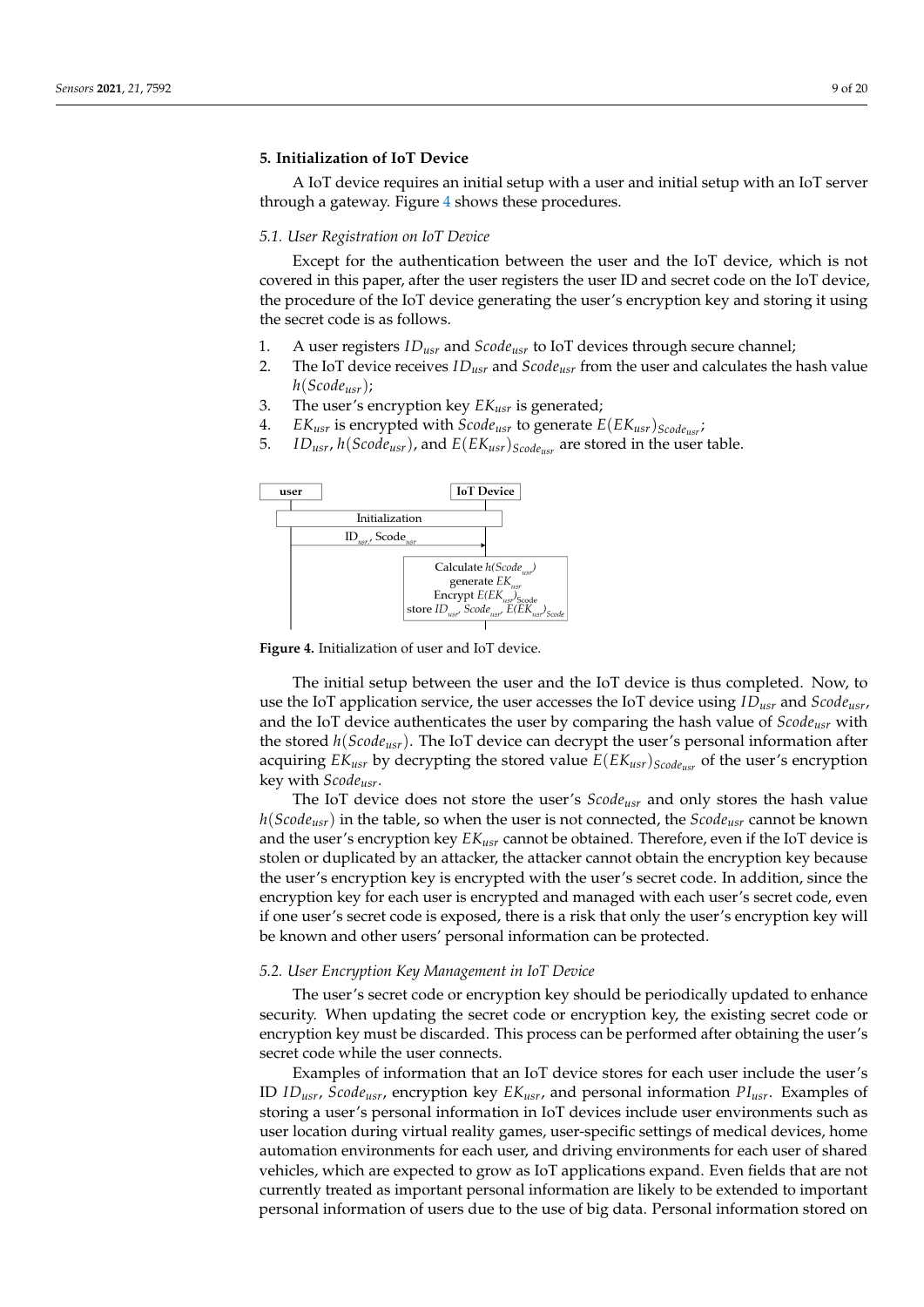the IoT device is used when the user accesses the IoT device and restarts an application service, reconnects to a game, or restarts a healthcare device. Table [1](#page-9-0) shows an example of a table that stores user-specific information in IoT devices.

<span id="page-9-0"></span>**Table 1.** An example of a table that stores user information in IoT devices.

| <b>User ID</b> | User Scode           | <b>User Encryption Key</b>       | <b>Personal Information</b>  |
|----------------|----------------------|----------------------------------|------------------------------|
| $ID_{usr}$     | $h(Scode_{usr})  ts$ | $E(EK_{usr})_{Scode_{usr}}$   ts | $E(PI_{usr}  ts)_{EK_{usr}}$ |
|                |                      |                                  |                              |

#### *5.3. Initial Setup with Gateway and IoT Server*

In order to access the IoT server and use the IoT application service, the IoT device must obtain and authenticate the IoT server's certificate as shown in Figure [5.](#page-9-1) An IoT device that aims to communicate with an IoT server through an IoT network first connects to the gateway. The initial setup of an IoT device and a gateway consists of exchanging certificates to authenticate each other, sending an initial setup request, and receiving a response between the IoT device and the gateway. Upon completion of this process, the gateway delivers the certificate of the IoT server to the IoT device, and the IoT device uses it to authenticate and perform an initial setup with the IoT server.

<span id="page-9-1"></span>

**Figure 5.** Initial setup between IoT device, gateway, and IoT server.

5.3.1. Initialization of IoT Device and Gateway

This section describes the certificate exchange and initial setup procedure between the IoT device and the gateway.

1. The IoT device generates a certificate request message *Certreq* that signs its certificate *Cert*<sub>dv</sub> with its private key  $PvK_{dv}$ , and sends it to the gateway.

$$
Cert_{req} = Cert_{dv} || sign(Cert_{dv})_{PvK_{dv}};
$$
\n(1)

2. Upon receiving the certificate request message *Certreq*, the gateway extracts the public key *PuK*<sub>dv</sub> of the IoT device from *Cert*<sub>dv</sub>, verifies the signature  $sign(Cert_{dv})_{PvK_{dv}}$ included in *Certreq*, and authenticates the IoT device. Then, it generates a certificate response message *Certres* that signs its certificate *CertGW* with its private key *PvKGW*, and sends it to the IoT device;

$$
Cert_{res} = Cert_{GW} || sign(Cert_{GW})_{PvK_{GW}}.
$$
\n(2)

3. After receiving the *Certres* transmitted by the gateway, the IoT device extracts the public key  $Puk_{GW}$  from  $Cert_{GW}$  and verifies the  $sign(Cert_{GW})_{Pvk_{GW}}$  contained in *Certres* to authenticate the gateway and verify possession of the private key.

An IoT device and gateway that have obtained the other's certificate perform the following initial setup procedure.

1. The IoT device first concatenates  $ID_{dv}$  and *ts* to generate message  $M = ID_{dv} ||ts;$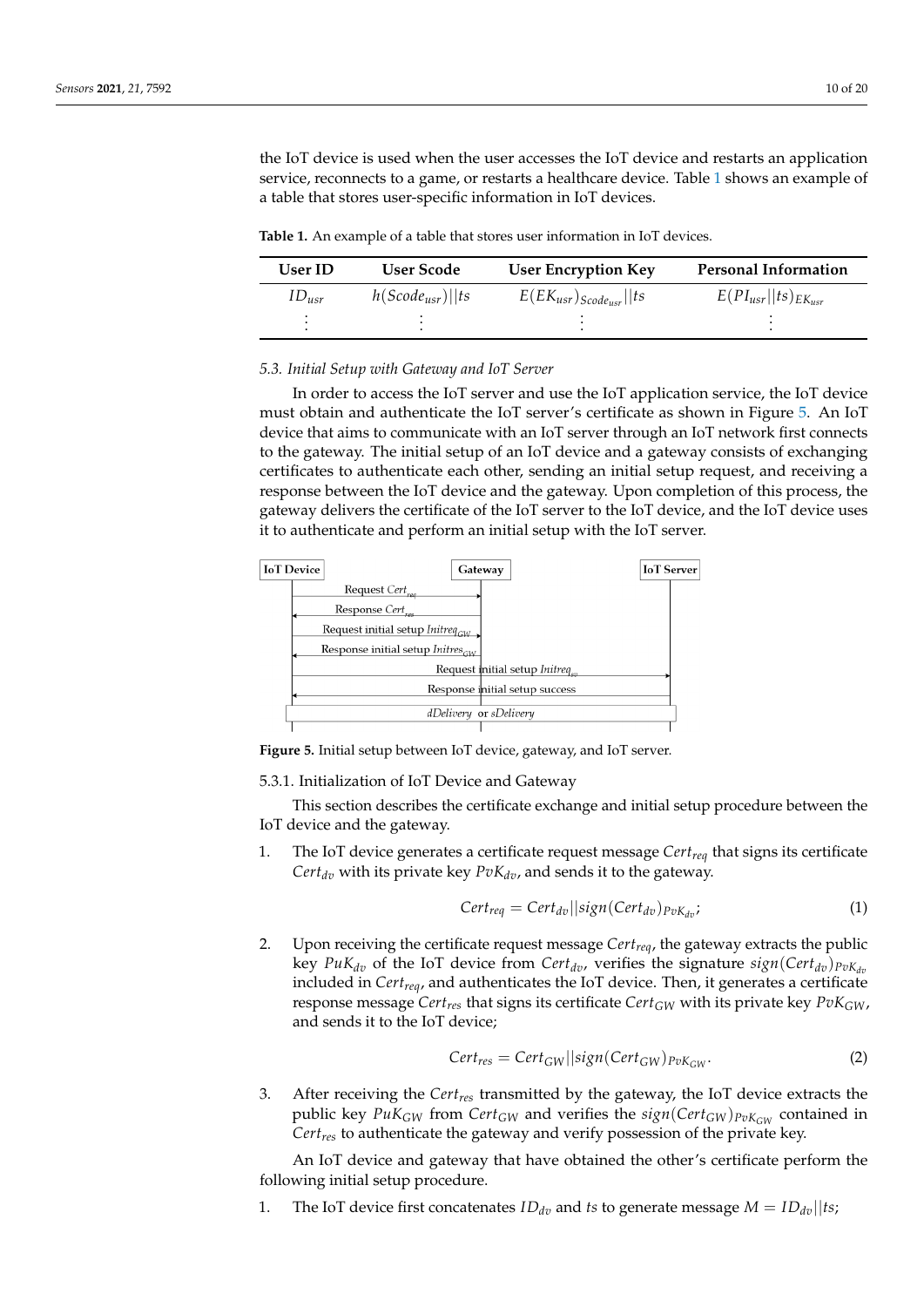- <span id="page-10-0"></span>2. The IoT device creates *M*||*h*(*M*) by concatenating *M* and its hash value *h*(*M*), and generates  $sign(M)_{PvK_{dv}}$  by signing it with the private key  $PvK_{dv}$ ;
- 3. The IoT device combines  $M||h(M)$  and  $sign(M)_{PvK_{dp}}$  of step [2](#page-10-0) and encrypts it with the gateway's public key *PuKGW*, generating an initial setup request message *initreqGW* and sending it to the gateway:

$$
initreq_{GW} = E(M||h(M)||sign(M)_{pvK_{dv}})_{puK_{GW}};
$$
\n(3)

- 4. Upon receiving *initreq<sub>GW</sub>*, the gateway executes  $D(intfreq_{GW})_{PvK_{GW}}$  to decrypt it with private key *PvKGW*;
- 5. The gateway verifies the IoT device's signature  $sign(M)_{PvK_{dn}}$  included in *initreq<sub>GW</sub>* with the IoT device's public key  $PuK_{dv}$  and verifies the possession of the IoT device's private key;
- 6. The hash value of *M* is calculated to compare *h*(*M*) and verify the integrity of *M*;
- 7. The gateway extracts the  $ID_{dv}$  from  $M$ , identifies the IoT device, and completes verification for *initreqGW*;
- 8. Then, to generate the initial setup response message, the gateway concatenates *IDGW* and *ts* to generate  $N = ID_{GW}||ts;$
- 9. *N*, hash value  $h(N)$ , the certificate of the IoT server, Cert<sub>*sv*</sub> and the signature value *sign*(*Certsv*)*PvKsv* are combined, and an initial setup response message *initresGW* is generated by encrypting it with  $PuK_{dv}$  and is transmitted to the IoT device.

$$
initres_{GW} = E(N||h(N)||Cert_{sv}||sign(Cert_{sv})_{pvK_{sv}})_{PuK_{dv}}.
$$
\n(4)

5.3.2. Initialization of IoT Device and IoT Server

After receiving the *initres<sub>GW</sub>* from the gateway, the IoT device undergoes a verification process, obtains the IoT server's certificate, and performs an initial setup procedure with the IoT server.

- 1. The IoT device performs decryption  $D(intires_{GW})_{p \circ K_{dv}}$  with  $P \circ K_{dv}$ ;<br>2. The IoT device extracts N from *initres*  $\subset \mathbb{R}^d$ , finds its hash value, and
- The IoT device extracts *N* from *initres* $_{GW}$ , finds its hash value, and compares it with *h*(*N*) to verify the integrity of *N*;
- 3. *PuKsv* is extracted from *Certsv* and *sign*(*Certsv*)*PvKsv* is verified to authenticate the IoT server and verify possession of the IoT server's private key;
- <span id="page-10-1"></span>4. *IDdv* and *ts* are combined to create message *M*, concatenate *M* and *h*(*M*), and generate  $sign(M)_{PvK_{dv}}$ ;
- 5. The result of step [4](#page-10-1) is combined with the certificate of the IoT device, *Certdv*, and it is encrypted with the public key of the IoT server, *PuKsv* to generate an initial setup request message *initreqsv* and send it to the IoT server.

$$
initreq_{sv} = E(M||h(M)||sign(M)_{pvK_{dv}}||Cert_{dv})_{puK_{sv}};
$$
\n(5)

- 6. Upon receiving the initialization message *initreqsv* from the IoT device, the IoT server decrypts it with the private key *PvKsv* and obtains the public key of the IoT device  $PuK_{dv}$  from  $Cert_{dv}$ ;
- 7. The signature value  $sign(M)_{PvK_{dv}}$  is verified with  $PuK_{dv}$  to authenticate the IoT device and verify possession of the IoT device's private key;
- 8. The IoT server extracts *M* from *initreqsv*, calculates its hash value, and compares it with *h*(*M*) to verify the integrity of *M*. The IoT server identifies the IoT device by extracting  $ID_{dv}$  from  $M$ ;
- 9. The IoT server delivers the initial setup success message *initressv* to the IoT device.

The initial setup process between the IoT device and the IoT server is thus completed, and personal information can be transferred securely.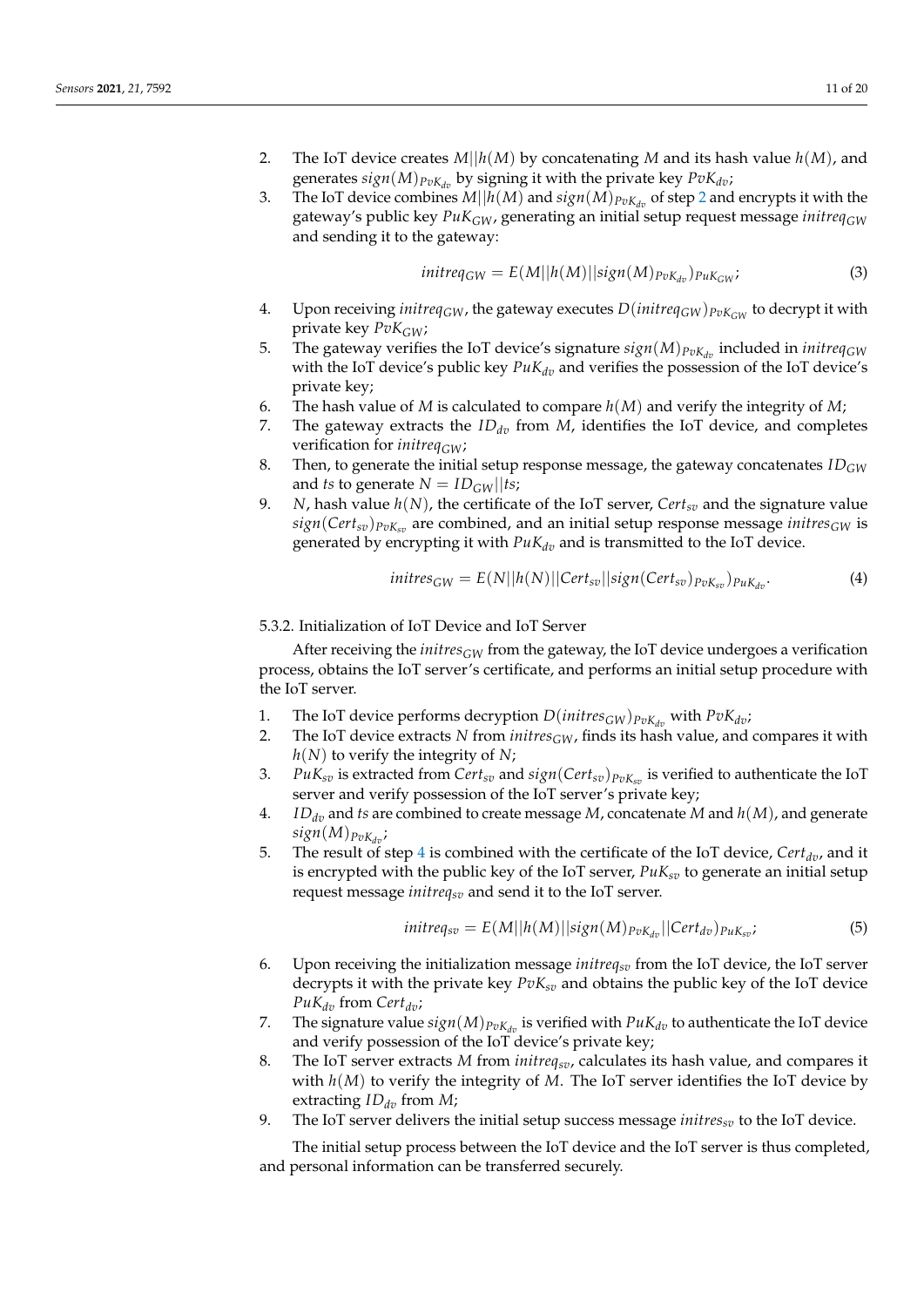# <span id="page-11-0"></span>**6. Lifecycle Management of Personal Information in IoT Devices**

In this section, we consider the management of personal information in IoT devices based on lifecycle stages.

#### *6.1. Information Creation and Collection*

Recently, as many IoT devices have been developed and commercialized and IoT application systems composed of IoT devices have been built and applied to various fields, various kinds of personal information have been generated and processed, making our lives more prosperous and convenient. In the case of personalized, wearable IoT devices, they are attached to the human body and sense and collect various personal information. There are many types of IoT devices used in personal fields such as games, u-health, smart homes, and education. IoT devices related to the smart city and ITS can also sense and collect personal information due to their service characteristics. Depending on the type of service, the collected personal information is transferred to IoT servers, such as those of healthcare institutions and game servers, and some of them are stored on IoT devices.

The IoT device senses the information and collects it by combining the owner of the personal information *IDusr*, the personal information *PIusr*, and timestamp *ts* to generate *uData*.

$$
uData = ID_{usr} ||PI_{usr}||ts.
$$
\n
$$
(6)
$$

#### *6.2. Delivery*

The information collected in the previous section can be transmitted to the IoT server. Since personal information may be intercepted during transmission, it must be encrypted with the public key of the IoT server obtained in the initial setup.

Here, we explain the procedure of encrypting and securely transferring personal information between the IoT device and the IoT server.

# 6.2.1. Delivery from IoT Device to IoT Server

First, we describe the procedure of delivering personal information collected by IoT devices to the IoT server.

1. The IoT device generates message *S* by combining its identifier  $ID_{dv}$  and collected personal information *uData*:

$$
S = ID_{dv} || uData; \tag{7}
$$

- 2. The hash value  $h(S)$  and the signature value  $sign(S)_{PvK_{dv}}$  of *S* are calculated, and then *S*,  $h(S)$ , and  $sign(S)_{PvK_{dn}}$  are combined;
- 3. The message *sDelivery* is generated and encrypted with the public key of the IoT server *PuKsv* and delivered to the IoT server.

$$
sDelivery = E(S||h(S)||sign(S)p_{vK_{dv}})p_{uK_{sv}}.
$$
\n(8)

The IoT server receives *sDelivery* from the IoT device and decrypts it to obtain personal information. The detailed procedure is as follows.

- 1. The IoT server performs decryption *D*(*sDelivery*)*PvKsv* with private key *PvKsv* and obtains *S*, *h*(*S*), and signature values;
- 2. Next,  $sign(S)_{PvK_t}$  is verified with the IoT device's public key  $PuK_{dv}$  obtained in the initial setup to authenticate the IoT device that is the sender of the message and verify possession of the IoT device's private key;
- 3. The hash value of *S* is computed and compared with *h*(*S*) to verify the integrity of *S*;
- 4. The IoT device is identified by extracting *IDdv* from *S*;
- 5. *uData* is extracted from *S* to obtain the user's *IDusr* and personal information *PIusr*.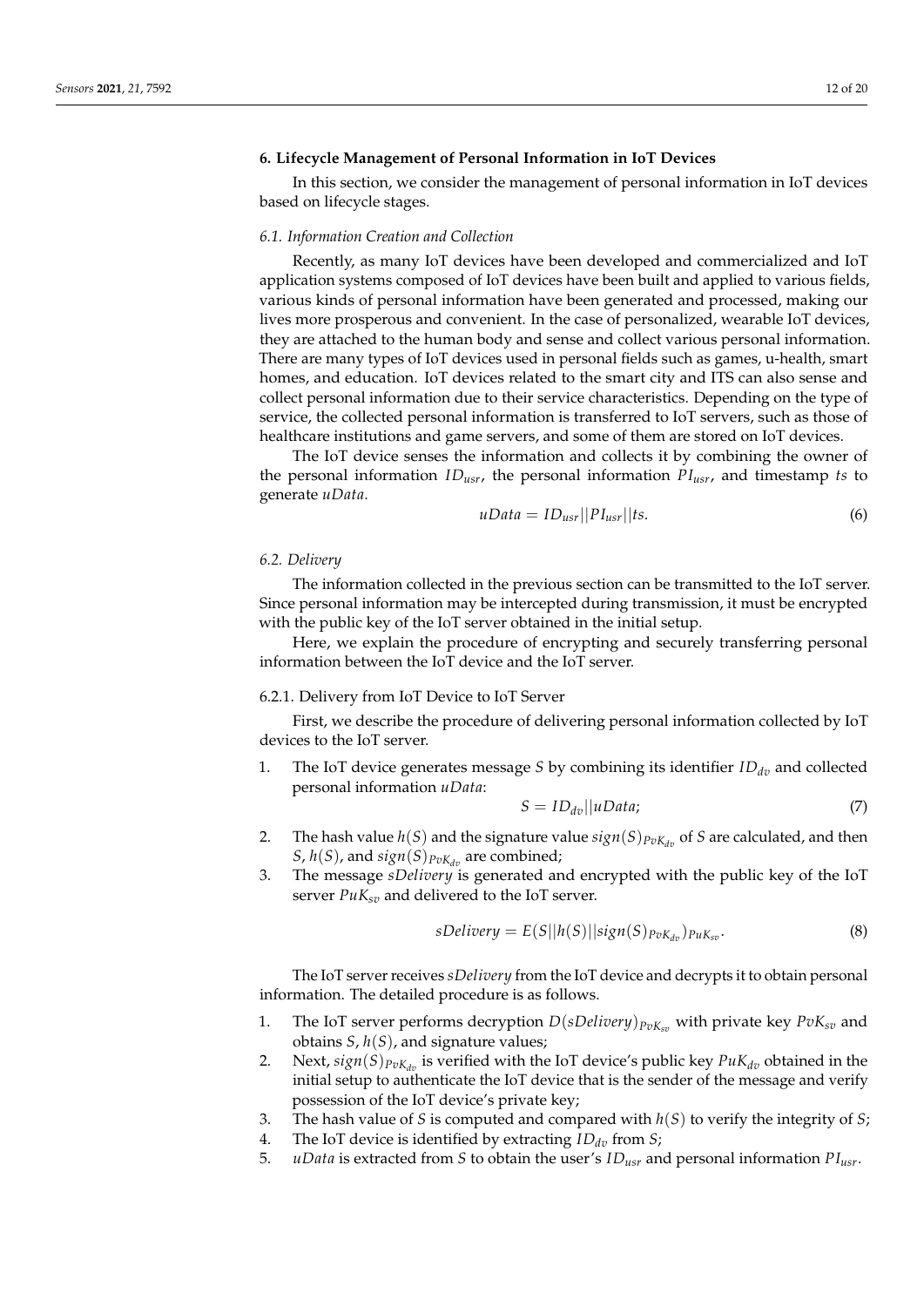Figure [2](#page-5-0) shows that personal information collected, processed, and stored by IoT devices is encrypted and decrypted with the IoT server's public key pair *PKsv* when delivered to the IoT server.

# <span id="page-12-0"></span>6.2.2. Delivery from IoT Server to IoT Device

In this section, we consider how the IoT server encrypts and transmits personal information to IoT devices. This method differs only in that the personal information is encrypted with the public key of the receiving IoT device and is similar to the method by which the IoT device transmits to the IoT server, as described earlier.

- 1. The IoT server generates  $uData = ID_{usr}||PI_{usr}||ts$  to send personal information to the IoT device;
- 2. The IoT server identifier *IDsv*, IoT service-related information *DIoT*, and *uData* are combined and a *T* message is generated:

$$
T = ID_{sv}||D_{IoT}||uData;
$$
\n(9)

3. The hash value  $h(T)$  of *T* and the signature value of *T* with  $PvK_{sv}$  are calculated and combined, and encrypted with the public key  $PuK_{dv}$  of the IoT device to generate a message *dDelivery* and deliver it to the IoT device.

$$
dDelivery = E(T||h(T)||sign(T)_{PvK_{sv}})_{PuK_{dv}}.
$$
\n(10)

The IoT device receives and decrypts *dDelivery* from the IoT server to obtain personal information and process or store it as follows.

1. The IoT device decrypts *dDelivery* using the private key  $PvK_{dv}$  and verifies  $sign(T)p_{vK_{sv}}$ with the public key of the IoT server to authenticate the sender of the message and verify possession of the private key:

$$
D(dDelivery) = D(T||h(T)||sign(T)p_{vK_{sv}})p_{vK_{dv}};
$$
\n(11)

- 2. The device extracts *T* from *dDelivery* to find its hash value and compare it with *h*(*T*) to check the integrity of *T*;
- 3. The device extracts *IDsv* and *DIoT* from *T* to identify the IoT server and IoT service type;
- 4. The IoT device extracts *uData* from *T* to obtain the user's *IDusr* and personal information *PIusr*, and processes or stores it.

Figure [2](#page-5-0) shows that the IoT device's public key pair  $PK_{dv}$  is used when the IoT device receives personal information from the IoT server for storage and processing.

# <span id="page-12-1"></span>*6.3. Storage of Personal Information*

Here, we consider how to directly store personal information collected or processed by the IoT device or received from the IoT server in the IoT device, as shown in Figure [2.](#page-5-0)

Personal information must be encrypted and stored within the IoT device and must be able to be decrypted as needed. In the proposed method, for this purpose, the IoT device uses a separate encryption key for each user. Encrypting and storing personal information in IoT devices or decrypting and using stored personal information occurs when a user accesses the IoT device. As shown in Table [2,](#page-13-1) this procedure consists of three steps: decrypting the user encryption key, encrypting or decrypting personal information with the encryption key, and destroying the used encryption key.

- 1. The IoT device obtains the encryption key *EKusr* by decrypting *D*(*E*(*EKusr*)*Scodeusr* ) with the user's *Scodeusr*;
- 2. The IoT device uses  $EK_{usr}$  to encrypt personal information,  $(E(PL_{usr}||ts)_{EK_{usr}})$  or decrypt personal information, *D*(*E*(*PIust*||*ts*)*EKusr* );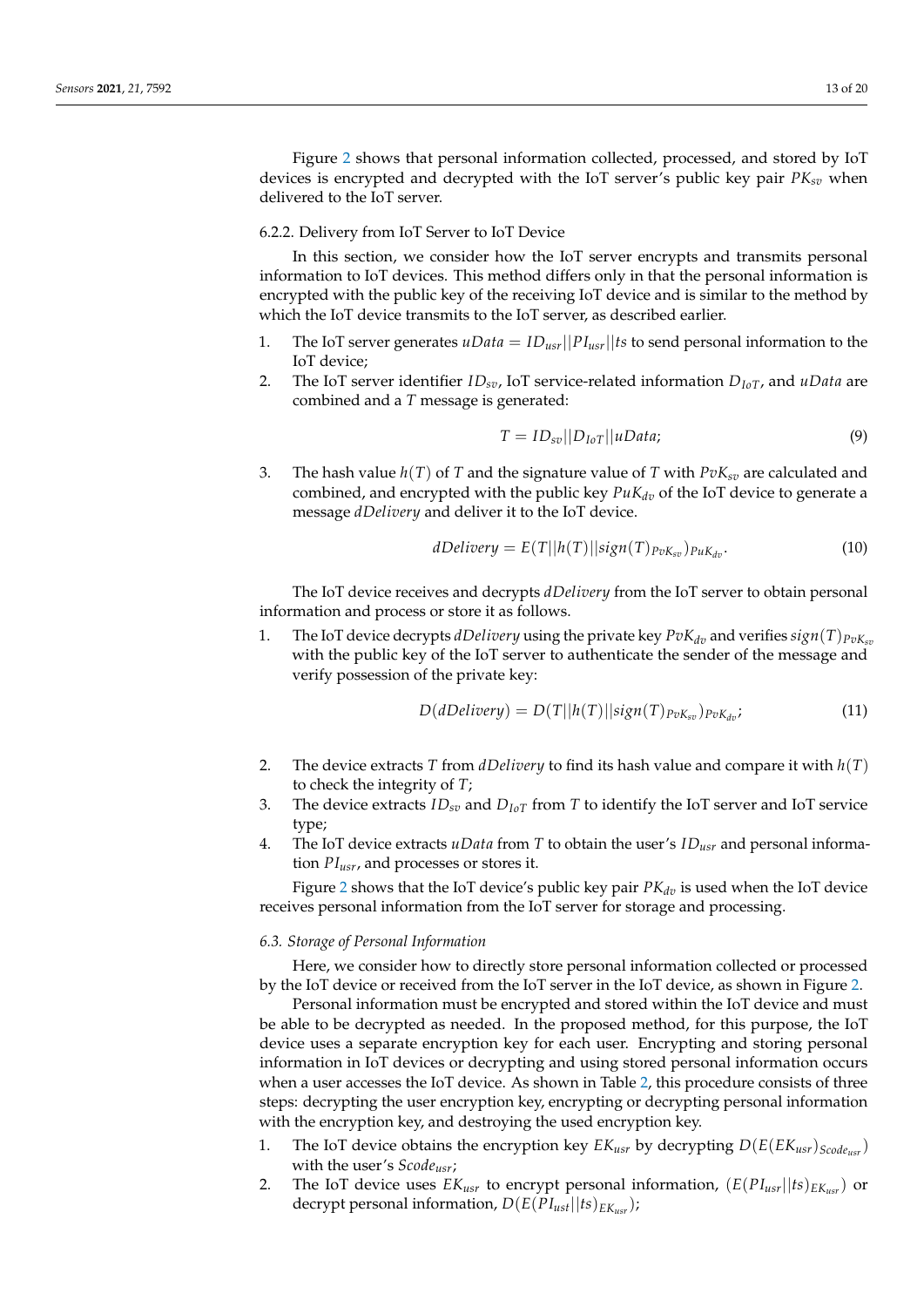3. The encryption key *EKusr* and *Scodeusr* should be destroyed when the user terminates the connection or the encryption key is used.

<span id="page-13-1"></span>**Table 2.** Storage procedure of personal information on IoT devices.

| Get Scode <sub>usr</sub>                                                            |
|-------------------------------------------------------------------------------------|
| Decrypt $D(E(EK_{usr})_{Scode_{usr}})$                                              |
| Encrypt $(E(PI_{usr}  ts)_{EK_{usr}})$ or Decrypt $(D(E(PI_{ust}  ts)_{EK_{usr}}))$ |
| Destroy $EK_{usr}$ and $Scode_{usr}$                                                |

# *6.4. Processing of Personal Information*

In order for an IoT device to process personal information, it must directly collect personal information, decrypt the stored information, or receive it from the IoT server as shown in Figure [2.](#page-5-0)

- When processing personal information created and collected by IoT device, it can be processed without any special pre-processing;
- When receiving and processing encrypted personal information from the IoT server, the IoT device first needs a decryption process in the IoT device according to *dDelivery* described in Section [6.2.2.](#page-12-0) The IoT device will then be able to perform appropriate processing on personal information;
- Personal information encrypted and stored in IoT devices can only be processed after decryption by following the procedure described in Section [6.3.](#page-12-1)

# *6.5. Destruction of Personal Information*

Personal information stored in the IoT device should be destroyed when necessary or when the storage period has expired. Alternatively, personal information can be invalidated by destroying the user encryption key stored in the IoT device. In other words, by discarding the encryption key, it is possible to make it impossible to permanently recover the encrypted personal information stored in the IoT device. This can be done by invalidating the user's *Scodeusr* or by destroying *E*(*EKusr*)*PWusr* .

#### <span id="page-13-0"></span>**7. Security Analysis**

#### *7.1. Verification of Security Requirements*

#### 7.1.1. Authentication and Proof of Possession

In the proposed method, authentication between IoT devices and gateways and between IoT devices and IoT servers is performed using certificates. The IoT device, gateway, and IoT server each possess their own certificates *Certdv*, *CertGW*, and *Certsv* and transmit them to the other parties to perform the authentication process. The IoT device authenticates the IoT server by receiving and verifying the IoT server's certificate and its signature. In addition, it is possible to prove possession of the key by signing a message with a private key corresponding to the public key included in the certificate. That is, the message sent by the IoT device to the gateway and the IoT server contains  $sign(M||h(M))_{PvK_{dn}}$  signed with  $PvK_{dv}$  to prove possession of the private key  $PvK_{dv}$  corresponding to the public key  $PuK_{dv}$ .

The gateway and IoT server can verify the signature with the  $PuK_{dv}$  contained in the certificate. As a result, it is possible to verify the possession of the key of the IoT device and the authentication of the message sent by the IoT device. The IoT device can verify the signature *sign*(*CertGW*)*PvKGW* included in *Certres* with the gateway's public key *PuKGW* and verify possession of the corresponding private key *PvKGW*. In addition, when the IoT device and IoT server exchange personal information, signature verification is performed to verify the authentication of the message. In transferring personal information, the verification of  $sign(S||h(S))_{PvK_{dv}}$  and  $sign(T||h(T))_{PvK_{sv}}$  is applied to verify the sender of the message.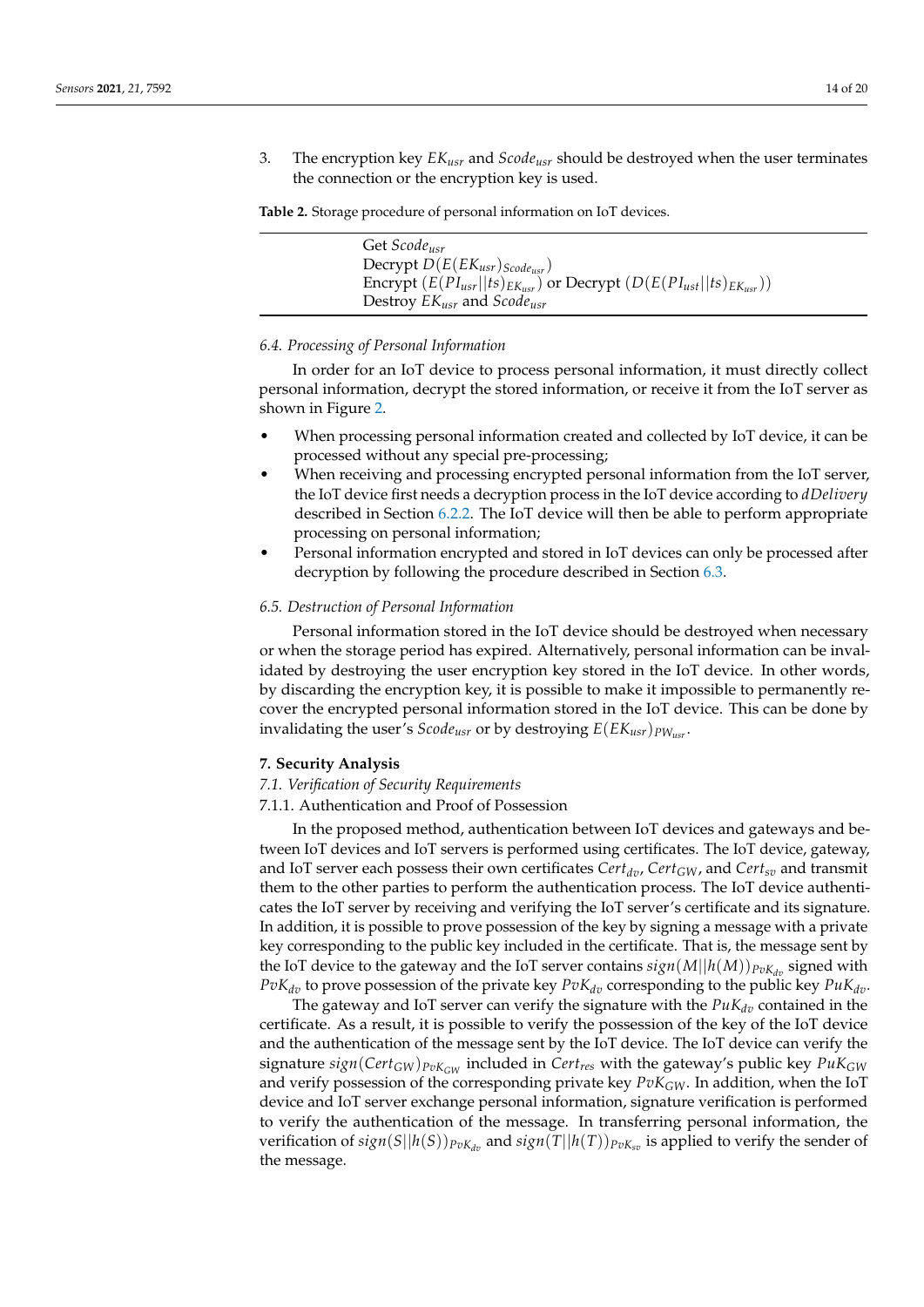### 7.1.2. Nonrepudiation

Digital signatures are used to provide non-repudiation after personal information is delivered between the IoT device and the IoT server. The IoT device sends  $sign(S||h(S))_{PvK_{dn}}$ signed with its private key  $PvK_{dv}$  to the IoT server, making it undeniable that the message was sent. The IoT server also sends  $sign(T||h(T))_{PvK_{sv}}$  signed with its private key  $PvK_{sv}$  to the IoT device, and the IoT device that verifies this signature has a non-repudiation function.

# 7.1.3. Verification of Integrity

A timestamp and hash value are used in the proposed method to ensure the integrity of the information delivered between the IoT device and the IoT server. Like  $M = ID_{dn}||ts$ , a timestamp is included to prevent replay attacks, and message *initreq<sub>GW</sub>* contains a hash value showing the information the recipient needs to verify integrity. All other messages also contain hash values including timestamps so that integrity can be verified at the receiver.

# 7.1.4. Confidentiality

In the IoT application environment discussed in this paper, the confidentiality of personal information is required in the following two cases:

- When transferring information between IoT devices and IoT servers, the confidentiality of personal information must be maintained;
- The confidentiality of personal information stored on IoT devices must be maintained.

In each case, we look at how the proposed method guarantees confidentiality. When the user's ID or the IoT device's ID is transmitted to the IoT server, it is encrypted with the receiver's public key to ensure confidentiality. In the *initreq<sub>GW</sub>*, *initres<sub>GW</sub>* and *initreq<sub>sv</sub>* messages, the IoT device's ID is encrypted with the public keys  $Puk_{GW}$ ,  $Puk_{dv}$ , and  $Puk_{sv}$ of the gateway, IoT device, and IoT server, respectively. Since the encrypted information can be decrypted only when each private key,  $PvK_{GW}$ ,  $PvK_{dv}$ , and  $PvK_{sv}$ , corresponding to the public key is in possession, the confidentiality of the IoT device's *ID* can be guaranteed during transmission. In messages *sDelivery* and *dDelivery*, the user's *IDusr* and personal information  $PI_{usr}$  are encrypted with the public key  $PuK_{sv}$  of the IoT server and the public key *PuKdv* of the IoT device, respectively, to ensure the confidentiality of the personal information when transmitted.

Secondly, personal information stored in the IoT device is encrypted with the user's encryption key *EKusr* and stored in the form of *E*(*PIusr*||*ts*)*EKusr* . The encryption key *EKusr* is encrypted with the user's *Scodeusr* and stored in the form of *E*(*EKusr*)*Scodeusr* . The IoT device does not store *Scodeusr*, but only its hash value *h*(*Scodeusr*), so if the user does not connect, *Scodeusr* required to decrypt *E*(*EKusr*)*Scodeusr* cannot be obtained, and consequently  $E(PI_{usr} || ts)_{EK_{usr}}$  cannot be decrypted.

Therefore, even if an IoT device is stolen or duplicated by an attacker, it is possible to guarantee the confidentiality of personal information *PIusr* because it is impossible to obtain an encryption key to decrypt personal information.

#### 7.1.5. Replay Attack

A timestamp is used to prevent replay attacks of personal information delivered between the IoT device and the IoT server. As in  $M = ID_{dv}||ts$  and  $uData = ID_{usr}||PI_{usr}||ts$ , messages contain timestamps to prevent replay attacks. In all other messages, a timestamp is included in the hash value to prevent replay attacks.

#### 7.1.6. Access Control and Ownership of Personal Information

In the proposed method, when personal information is stored in an IoT device, it is encrypted and stored with a user-specific private key. The encryption key for each user is encrypted with the user's Scode, which only the user can know. Therefore, personal information stored in IoT devices can only be accessed by users with an Scode. In addition,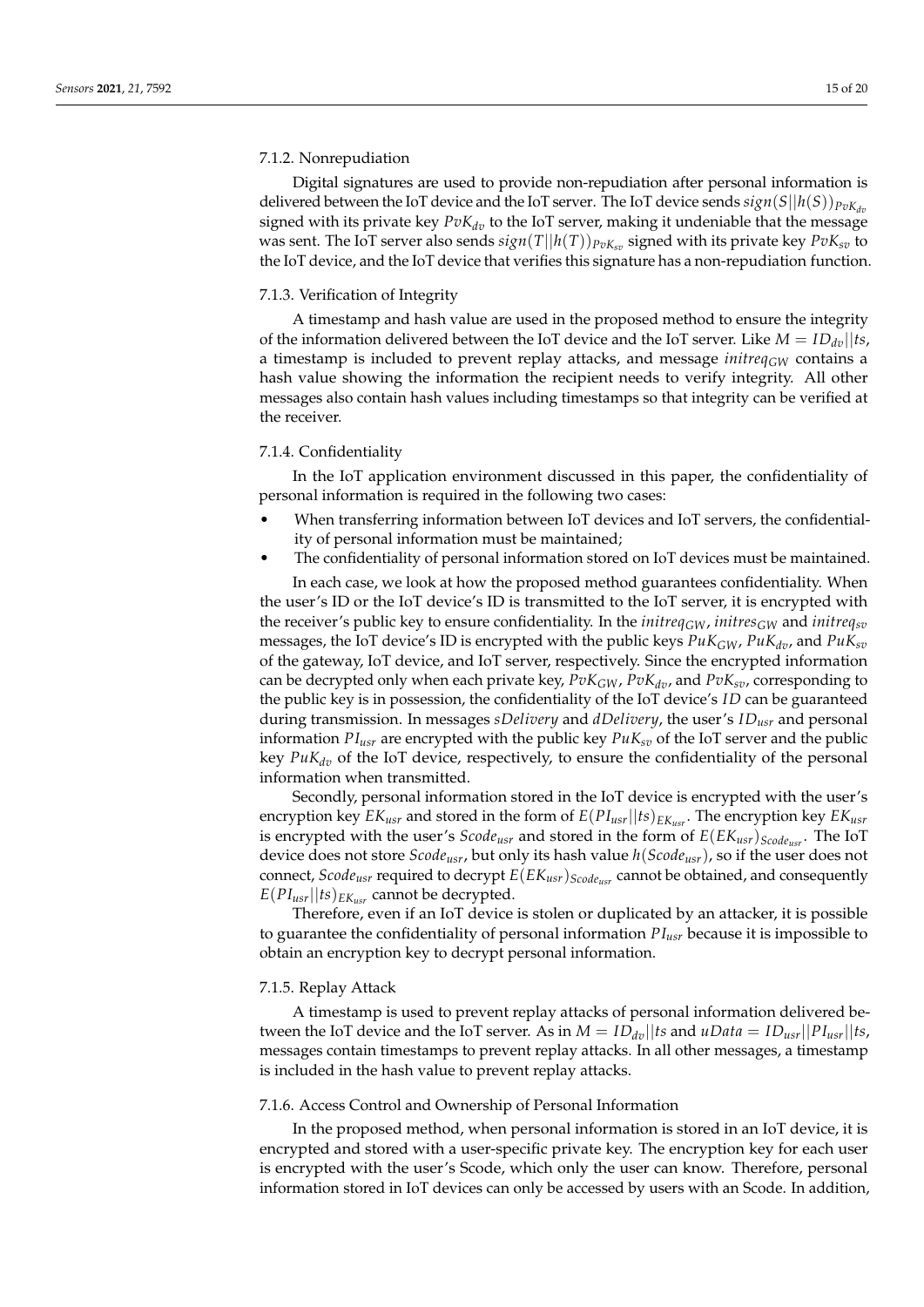it is possible to confirm that the user who has the encryption key capable of decrypting the encrypted and stored personal information is the owner of this personal information.

7.1.7. Suitability for IoT Environment and Availability

The characteristics of the IoT application environment considered in this paper and its requirements are as follows.

- Since IoT devices can be installed in physically open places or beyond safe administrative areas, it must be possible to protect personal information from risks such as theft or duplication of IoT devices;
- Since IoT devices can be accessed by many users and shared by multiple users, it must be possible to separately process and manage personal information and encryption keys for each user;
- The IoT device should be able to manage personal information at each stage of its lifecycle.

In the case of the first requirement, in the proposed method, personal information is encrypted with an encryption key and stored, and the encryption key is encrypted with the user's secret code and can be obtained only when the user attempts access. Therefore, even if an attacker steals or duplicates an IoT device through a physical attack, the user's personal information and encryption key cannot be obtained.

Second, it is possible to separately manage personal information and the encryption key for each user. Personal information for each user is encrypted with an encryption key for each user, and the encryption key is also encrypted with a secret code for each user and stored. Thus, even if one user's information is exposed, the other user's information can be kept safe and remain available.

Finally, as shown in Section [6,](#page-11-0) the proposed method is suitable for IoT environments by presenting a procedure to securely manage personal information at each stage of the lifecycle such as creation, collection, processing, delivery, storage, and destruction in IoT devices.

Table [3](#page-15-0) summarizes the functions that satisfy each of the security requirements verified above.

<span id="page-15-0"></span>

| <b>Security Requirements</b>   | <b>Satisfaction</b> | <b>Functions</b>                                                                           |
|--------------------------------|---------------------|--------------------------------------------------------------------------------------------|
| Authentication                 | Yes                 | $sign(Cert_{dv})_{PvK_{dv}}$ , $sign(Cert_{GW})_{PvK_{GW}}$ , $sign(Cert_{sv})_{PvK_{sv}}$ |
| Message authentication         | Yes                 | $sign(S  h(S))_{PvK_{dv}}, sign(T  h(T))_{PvK_{sv}}$                                       |
| Nonrepudiation                 | Yes                 | $sign(S  h(S))_{PvK_{dv}}, sign(T  h(T))_{PvK_{sv}}$                                       |
| Integrity                      | Yes                 | $h(S)$ , $h(T)$                                                                            |
| Confidentiality                | Yes                 | $E(S  h(S)  sign(S  h(S))_{PvK_{dv}})_{PuK_{sv}}$                                          |
|                                |                     | $E(T  h(T)  sign(T  h(T))_{PvK_{sp}})_{PuK_{dr}}$                                          |
|                                |                     | $E(EK_{usr})_{Scode_{usr}} E(PI_{usr}  ts)_{EK_{usr}}$                                     |
| Replay attack                  | Yes                 | $ID_{dv}$   ts, $ID_{GW}$   ts, $ID_{usr}$    $PI_{usr}$   ts                              |
| Access control                 | Yes                 | <i>Scode<sub>usr</sub></i> and $EK_{usr}$                                                  |
| Personal Information ownership | Yes                 | <i>Scode<sub>usr</sub></i> and $EK_{usr}$                                                  |
| Availability                   | Yes                 | $E(PI_{usr}  ts)_{EK_{usr}}$ and $E(EK_{usr})_{Scode_{usr}}$                               |

**Table 3.** Satisfaction of security requirements by the proposed method.

Table [4](#page-16-0) categorizes security requirements for delivery, storage, and destruction during the lifecycle phase of personal information.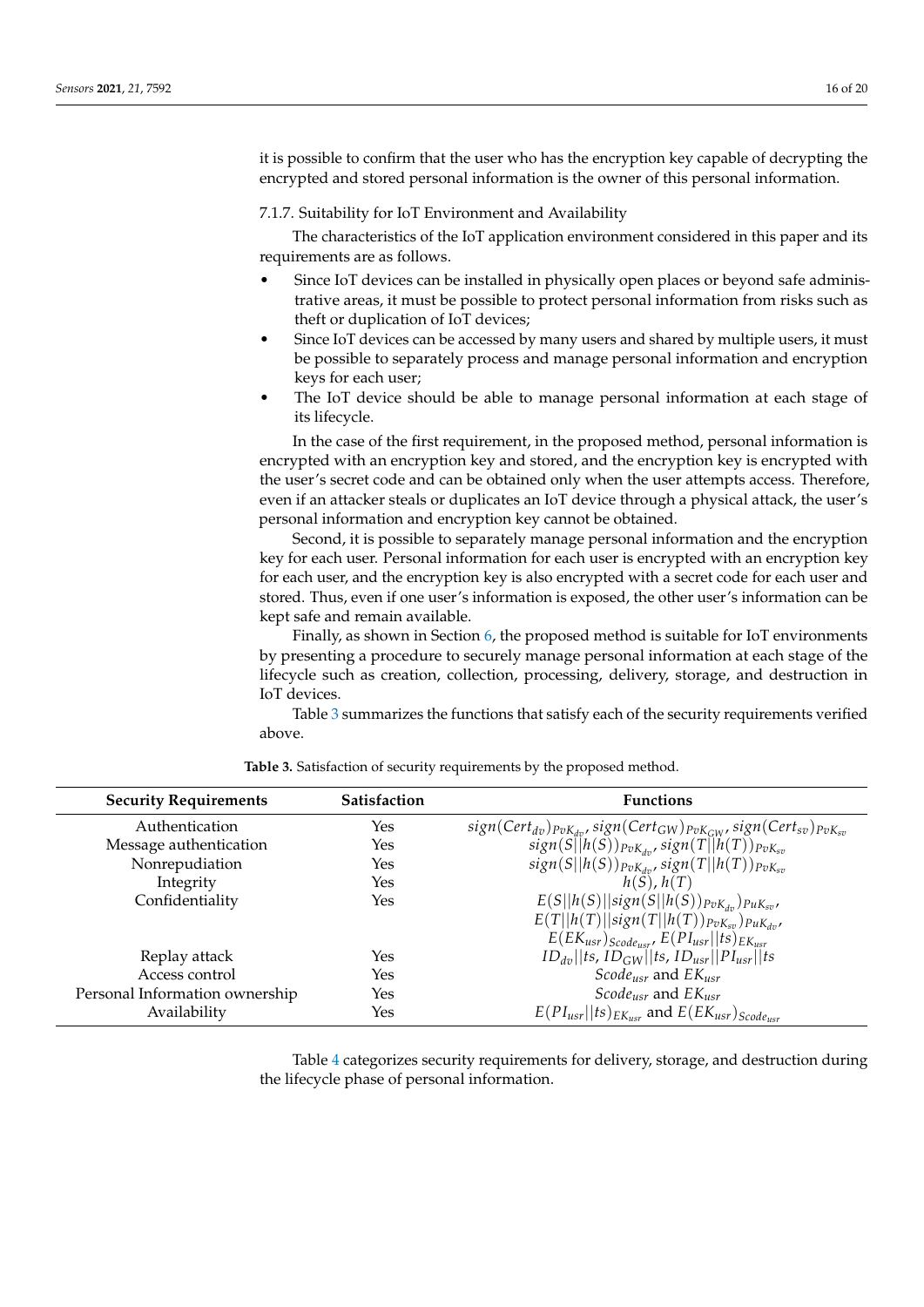| Lifecycle Stage | <b>Security Properties</b>             |  |
|-----------------|----------------------------------------|--|
|                 | Message authentication                 |  |
|                 | Nonrepudiation                         |  |
| Delivery        | Integrity                              |  |
|                 | Confidentiality                        |  |
|                 | Replay attack                          |  |
|                 | Access control of personal information |  |
| Store           | Personal information ownership         |  |
|                 | Confidentiality                        |  |
|                 | Availability                           |  |
| Destruction     | Personal information ownership         |  |
|                 | Access control of personal information |  |

<span id="page-16-0"></span>**Table 4.** Security properties required in the lifecycle stages of personal information.

#### *7.2. Case Study*

To evaluate the method proposed in this paper, we consider a scenario in which a healthcare service using an IoT device operates as follows. Alice's home has a 3D headset shared by her family that is used for the healthcare service. This 3D headset manages information such as blood pressure, pulse rate, weight, frequency of exercise, exercise cycle, oxygen saturation, and brain waves as follows:

# *PIAlice* = {*blood pressure*, *pulse rate*, *weight*, *f requency*, *cycle*, *oxygen saturation*, *brain waves*}.

It also sends the user's information to the server of the healthcare center and receives the necessary information for the appropriate healthcare from the server. Each family member manages their healthcare information in the 3D headset with their *ID* and *Scode*, and the 3D headset encrypts and stores the healthcare information of family members using their respective *Scode* and encryption key. One day, Alice logs in to the 3D headset with her ID, *IDAlice*, and Scode, *ScodeAlice*, and starts the healthcare service. The 3D headset decrypts Alice's encryption key *EKAlice* stored in the device using Alice's Scode *ScodeAlice* and decrypts Alice's healthcare information *PIAlice* using this key *EKAlice*. Alice then begins to use the healthcare services using this information. After a while, a courier delivery comes to Alice. Alice takes off the 3D headset, pauses it, and goes to receive the package. At this time, the 3D headset encrypts Alice's information *PIAlice* with Alice's encryption key *EKAlice*, stores it, *E*(*PIAlice*)*EKAlice*, and deletes the encryption key *EKAlice*. In the meantime, Alice's brother Bob logs in with his ID, *IDBob*, and Scode, *ScodeBob*, and searches Alice's information to find out her weight and healthcare information. However, Alice's information is encrypted and stored with Alice's encryption key, so Bob cannot access it. Alice, who returned, uses her own Scode, *ScodeAlice*, to reload her information *PIAlice* and continues to use the healthcare service. When Alice logs out after completing the healthcare service, the 3D headset adds a timestamp to Alice's information  $uData = ID_{Alice} ||PI_{Alice} ||ts$ , hashes it, signs it with its own private key, encrypts it, generates *sDlivery* in Equation (8), and sends it to the healthcare server. The healthcare server receives and decrypts Alice's information *uData* = *IDAlice*||*PIAlice*||*ts*, adjusts Alice's healthcare plan, and sends it on the next connection to Alice.

Another scenario can be considered. Charlie signed up for a vehicle sharing system to carry out a crime, and one day rented a car and drove all night. The police were aware of Charlie's criminal activities in advance and tried to tap the GPS information that the car delivered to the vehicle sharing server while driving. However, the information transmitted from the car to the vehicle sharing management server was encrypted as in Equation (8), so the police could not interpret it. Charlie returned the car at dawn the next day. Charlie's GPS records are encrypted with Charlie's encryption key and stored in the shared vehicle.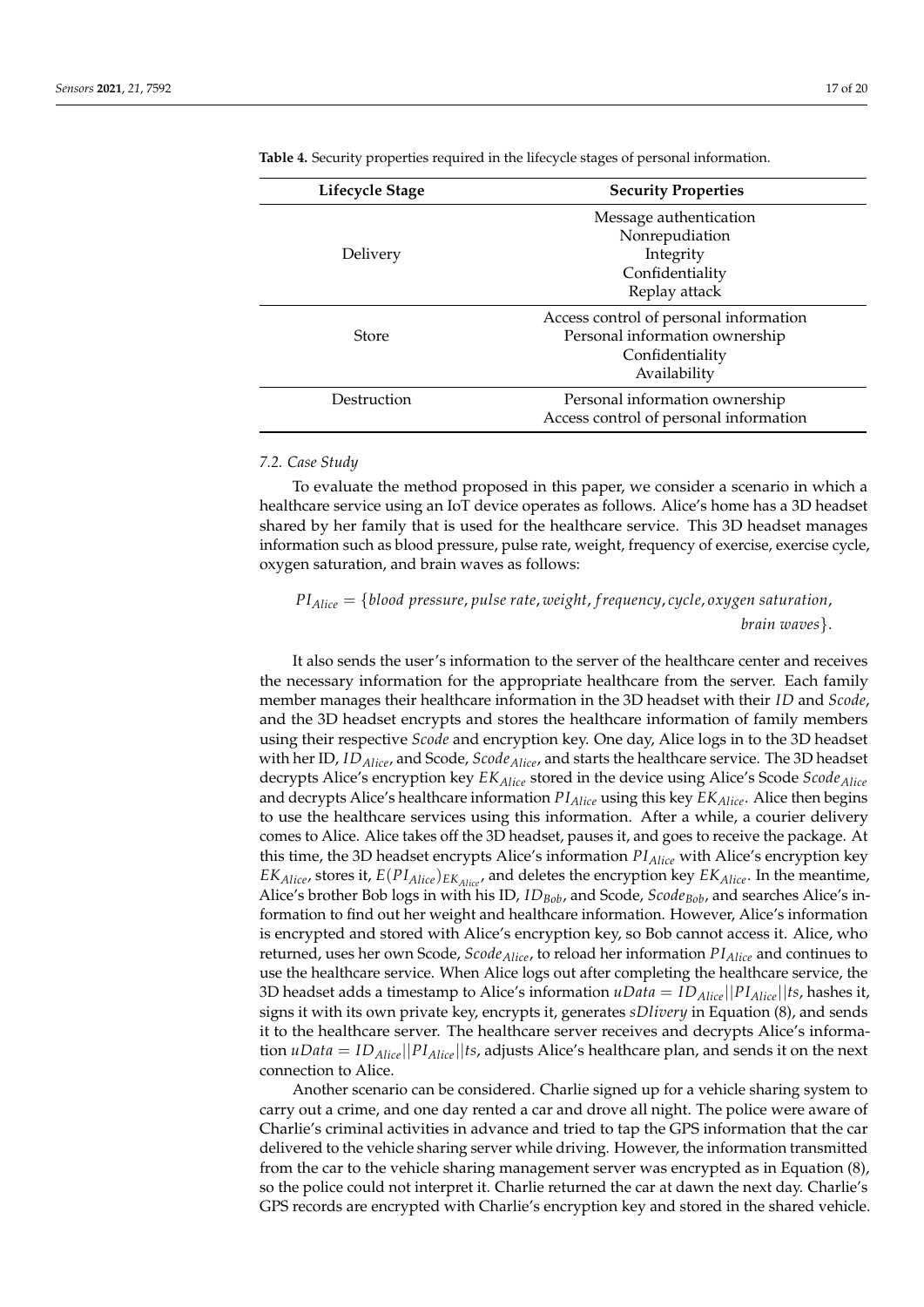The car also has GPS records of many other users who rented the car encrypted with their respective encryption keys. The police then received a search warrant to investigate Charlie's car and examined Charlie's GPS records in the car. At this time, the police can only obtain Charlie's Scode, so they cannot access other users' GPS information.

#### <span id="page-17-0"></span>**8. Conclusions**

As the importance of personal information protection is emphasized, in compliance with the personal information protection laws such as the European GDPR, the subject of collecting personal information must comply with and manage strict procedures for each lifecycle of personal information such as creation, collection, storage, delivery, processing and destruction. Because IoT devices can be installed and operated outside of a physically safe management area due to the nature of IoT application services, it is necessary to prevent the exposure of personal information with a secure management method directly from the IoT device for the flow of personal information from collection to destruction.

Existing research focuses on authentication and end-to-end communication security between IoT devices and servers, as well as the physical security of IoT devices. Although IoT devices deal with important personal information, research on the lifecycle management model of personal information in addition to the confidentiality of personal information within IoT devices is still insufficient. In addition, as stated in IETF RFC 8576, the increasing number of IoT devices shared by multiple users will further complicate the management of the lifecycle of personal information within IoT devices. In this paper, we focused on these two problems and solved them.

In this paper, in order to prevent the exposure of personal information due to theft, duplication, eavesdropping, etc. by an attacker for IoT devices, we proposed a management procedure for each stage of the lifecycle of personal information. In the proposed method, personal information is encrypted using a user-specific encryption key, and the encryption key is encrypted with each user's secret code so that an attacker cannot obtain personal information even if the IoT device is stolen or copied. The user's secret code will be able to expand variously into biometric information and possession-based information in the future. Only encrypted personal information is stored in the IoT device, and when personal information is exchanged with the IoT server, it is encrypted and transmitted to prevent the exposure of personal information. In addition, it is optimized for an IoT environment that various users access by suggesting a method using encryption keys for each user.

The proposed method enables IoT devices to satisfy the personal information management requirements strictly required by personal information protection laws such as GDPR and is therefore expected to contribute significantly to the development of the IoT business field that handles personal information. In addition, it is believed that the proposed method can be used in various ways in IoT application environments where personal information must be securely managed for each user.

Taking into account the situation in which multiple users share IoT devices, this paper proposed a personal information lifecycle management model, but we have yet to consider the scalability of our approach. Therefore, it is necessary for future research to consider the expandability of IoT services and users who enable the operation of the shared system using the mobile IoT system.

**Author Contributions:** Conceptualization, Y.L. and G.Y.L.; methodology, Y.L.; formal analysis, Y.L.; investigation, G.Y.L.; writing–original draft preparation, Y.L.; writing–review and editing, Y.L. and G.Y.L.; project administration, G.Y.L. All authors have read and agreed to the published version of the manuscript.

**Funding:** This research received no external funding.

**Institutional Review Board Statement:** Not applicable.

**Informed Consent Statement:** Not applicable.

**Conflicts of Interest:** The authors declare no conflict of interest.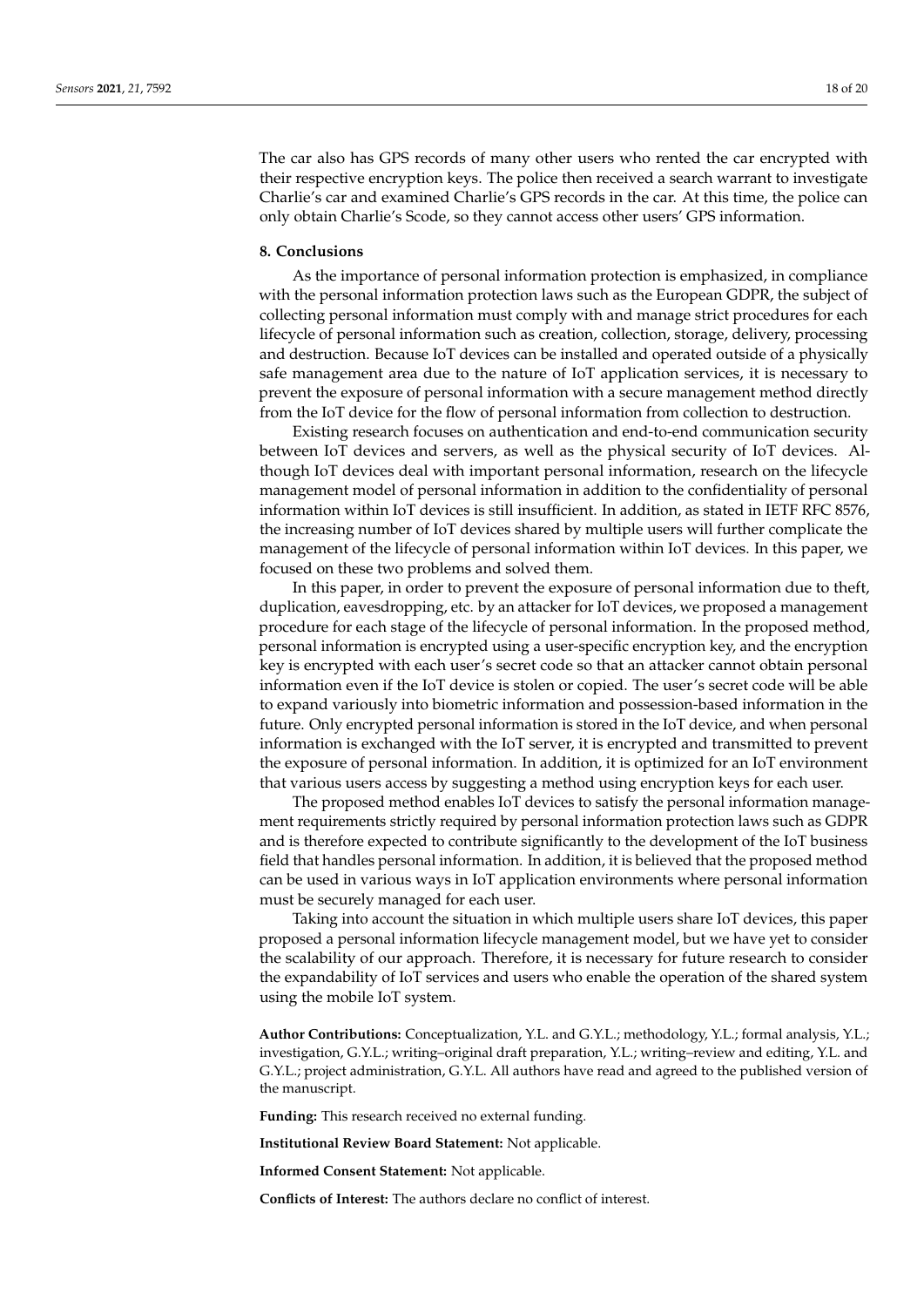# **References**

- <span id="page-18-0"></span>1. Yang, Y.; Wu, L.; Yin, G.; Li, L.; Zhao, H. A survey on security and privacy issues in Internet-of-Things. *IEEE Internet Things* **2017**, *4*, 1250–1258. [\[CrossRef\]](http://doi.org/10.1109/JIOT.2017.2694844)
- 2. Wachter, S. Normative challenges of identification in the Internet of Things: Privacy, Profiling, Discrimination, and the GDPR. *Comput. Law Secur. Rev.* **2018**, *34*, 436–449. [\[CrossRef\]](http://dx.doi.org/10.1016/j.clsr.2018.02.002)
- 3. Sharma, V.; You, I.; Andersson, K.; Palmieri, F.; Rehmani, M.; Lim, J. Security, Privacy and Trust for Smart Mobile-Internet of Things (M-IoT): A Survey. *arXiv* **2019**, arXiv:1903.05362.
- <span id="page-18-1"></span>4. Jithin, R.; Priya, C. Secure and Dynamic Memory Management Architecture for Virtualization Technologies in IoT Devices. *Future Internet* **2018**, *10*, 119.
- <span id="page-18-2"></span>5. European Commission. *Proposal for a Regulation of the European Parliament and of the Council Concerning the Respect for Private Life and the Protection of Personal Data in Electronic Communications and Repealing Directive 2002/58/EC (Regulation on Privacy and Electronic Communications)*; European Commission: Brussels, Belgium, January 2017.
- 6. Official Journal of the European Union. *Regulation 2016/679 of the European Parliament and of the Council of 27 April 2016 on the Protection of Natural Persons with Regard to the Processing of Personal Data and on the Free Movement of Such Data, and Repealing Directive 95/46/EC (General Data Protection Regulation)*; Official Journal of the European Union: France, Italy, May 2016.
- <span id="page-18-3"></span>7. Available online: <www.gdpr-info.eu> (accessed on 15 June 2021).
- <span id="page-18-4"></span>8. G-Morchon, O.; Kumar, S.; Sethi, M. Internet of Things (IoT) Security: State of the Art and Challenges, IETF RFC8576. 2019. Available online: <www.ietf.org> (accessed on 21 June 2021).
- <span id="page-18-5"></span>9. Nebbione, G.; Calzarossa, M.C. Security of IoT Application Layer Protocols: Challenges and Findings. *Future Internet* **2020**, *12*, 55. [\[CrossRef\]](http://dx.doi.org/10.3390/fi12030055)
- <span id="page-18-6"></span>10. Lopes, A.P.; Gondim, P. Mutual Authentication Protocol for D2D Communications in a Cloud-Based E-Health System. *Sensors* **2020**, *20*, 2072. [\[CrossRef\]](http://dx.doi.org/10.3390/s20072072) [\[PubMed\]](http://www.ncbi.nlm.nih.gov/pubmed/32272675)
- <span id="page-18-7"></span>11. Arass, M.; Souissi, N. Data Lifecycle: From Big Data to Smart Data. In Proceedings of the IEEE 5th International Congress on Information Science and Technology, Marrakech, Morocco, 21–27 October 2018.
- <span id="page-18-8"></span>12. Hefnawy, A.; Bouras, A.; Cherifi, C. IoT for Smart City Services: Lifecycle Approach. In Proceedings of the International Conference on Internet of Things and Cloud Computing, Cambridge, UK, 22–23 March 2016.
- <span id="page-18-9"></span>13. Kung, A. Privacy Management in Smart cities and communities. In *Preparing Industry to Privacy-by-Design by Supporting Its Application in Research*; Paris, France, January 2016. Available online: [https://smart-cities-marketplace.ec.europa.eu/sites/](https://smart-cities-marketplace.ec.europa.eu/sites/default/files/PRIPARE%20recommendations%20for%20Smart%20cities%20v0.2.pdf) [default/files/PRIPARE%20recommendations%20for%20Smart%20cities%20v0.2.pdf](https://smart-cities-marketplace.ec.europa.eu/sites/default/files/PRIPARE%20recommendations%20for%20Smart%20cities%20v0.2.pdf) (accessed on 30 June 2021).
- <span id="page-18-10"></span>14. Sinaeepourfard, A.; Garcia, J.; Bruin, X.; Torder, E. Towards a comprehensive data lifecycle model for big data environments. In Proceedings of the the 3rd IEEE/ACM International Conference on Big Data Computing, Applications and Technologies, Shanghai, China, 6–9 December 2016; pp. 100–106.
- <span id="page-18-11"></span>15. Demchenko, Y.; Grosso, P.; Laat, C.; Membrey, P. Addressing big data issues in Scientific Data Infrastructure. In Proceedings of the 2013 International Conference on Collaboration Technologies and Systems, San Diego, CA, USA, 20–24 May 2013.
- <span id="page-18-12"></span>16. Gruschka, N.; Mavroeidis, V.; Vishi, K.; Jensen, M. Privacy Issues and Data Protection in Big Data: A Case Study Analysis under GDPR. In Proceedings of the 2018 IEEE International Conference on Big Data, Seattle, WA, USA, 10–13 December 2018.
- <span id="page-18-13"></span>17. Pandit, H.; O'Sullivan, D.; Lew, D. GDPR Data Interoperability Model. In Proceedings of the 23rd EURAS Annual Standardisation Conference, Dublin, Ireland, 13–15 June 2018.
- <span id="page-18-14"></span>18. Alshammari, M.; Simpson, A. Personal Data Management: An Abstract Personal Data Lifecycle Model. In Proceedings of the International Conference on Business Process Management, Barcelona, Spain, 10–15 September 2017; pp. 685–697.
- <span id="page-18-15"></span>19. Neto, A.; Souza, A.; Cunha, I.; Nogueira, M.; Nunes, I.; Cotta, L.; Gentille, N.; Loureiro, A. AoT: Authentication and Access Control for the Entire IoT Device Life-Cycle. In Proceedings of the ACM Sensys'16, Stanford, CA, USA, 14–16 November 2016; pp. 1–15.
- <span id="page-18-16"></span>20. Chiou, S.-Y.; Ying, Z.; Liu, J. Improvement of a Privacy Authentication Scheme Based on Cloud for Medical Environment. *J. Med. Syst.* **2016**, *40*, 101. [\[CrossRef\]](http://dx.doi.org/10.1007/s10916-016-0453-1) [\[PubMed\]](http://www.ncbi.nlm.nih.gov/pubmed/26875078)
- <span id="page-18-17"></span>21. Zhang, A.; Wang, L.; Ye, X.; Lin, X. Light-Weight and Robust Security-Aware D2D-Assist Data Transmission Protocol for Mobile-Health Systems. *IEEE Trans. Inf. Forensics Secur.* **2017**, *12*, 662–675. [\[CrossRef\]](http://dx.doi.org/10.1109/TIFS.2016.2631950)
- <span id="page-18-18"></span>22. Rescorla, E. The Transport Layer Security (TLS) Protocols Version 1.3 IETF RFC8446. 2018. Available online: <www.ietf.org> (accessed on 30 June 2021).
- <span id="page-18-19"></span>23. Bertino, E.; Ferrari, E. Big Data Security and Privacy. In *A Comprehensive Guide Through the Italian Database Research Over the Last 25 Years*; Springer International Publishing: London, UK, May 2017; Volume 31, pp. 425–439.
- <span id="page-18-20"></span>24. Torre, I.; Koceva, F.; Sanchez, O.; Adorni, G. A framework for personal data protection in the IoT. In Proceedings of the 11th International Conference for Internet Technology and Secured Transactions(ICITST), Barcelona, Spain, 5–7 December 2016.
- <span id="page-18-21"></span>25. Blobel, B.; Ruotsalainen, P. How Does GDPR Support Healthcare Transformation to 5P Medicine? In Proceedings of the MedInfo 2019: Health and Wellbeing E-Networks for All, Lyon, France, 25–30 August 2019.
- <span id="page-18-22"></span>26. Truong, N.B.; Sun, K.; Lee, K.M.; Guo, Y. GDPR-Compliant Personal Data Management: A Blockchain-Based Solution. *IEEE Trans. Inf. Forensics Secur.* **2019**, *15*, 1746–1761. [\[CrossRef\]](http://dx.doi.org/10.1109/TIFS.2019.2948287)